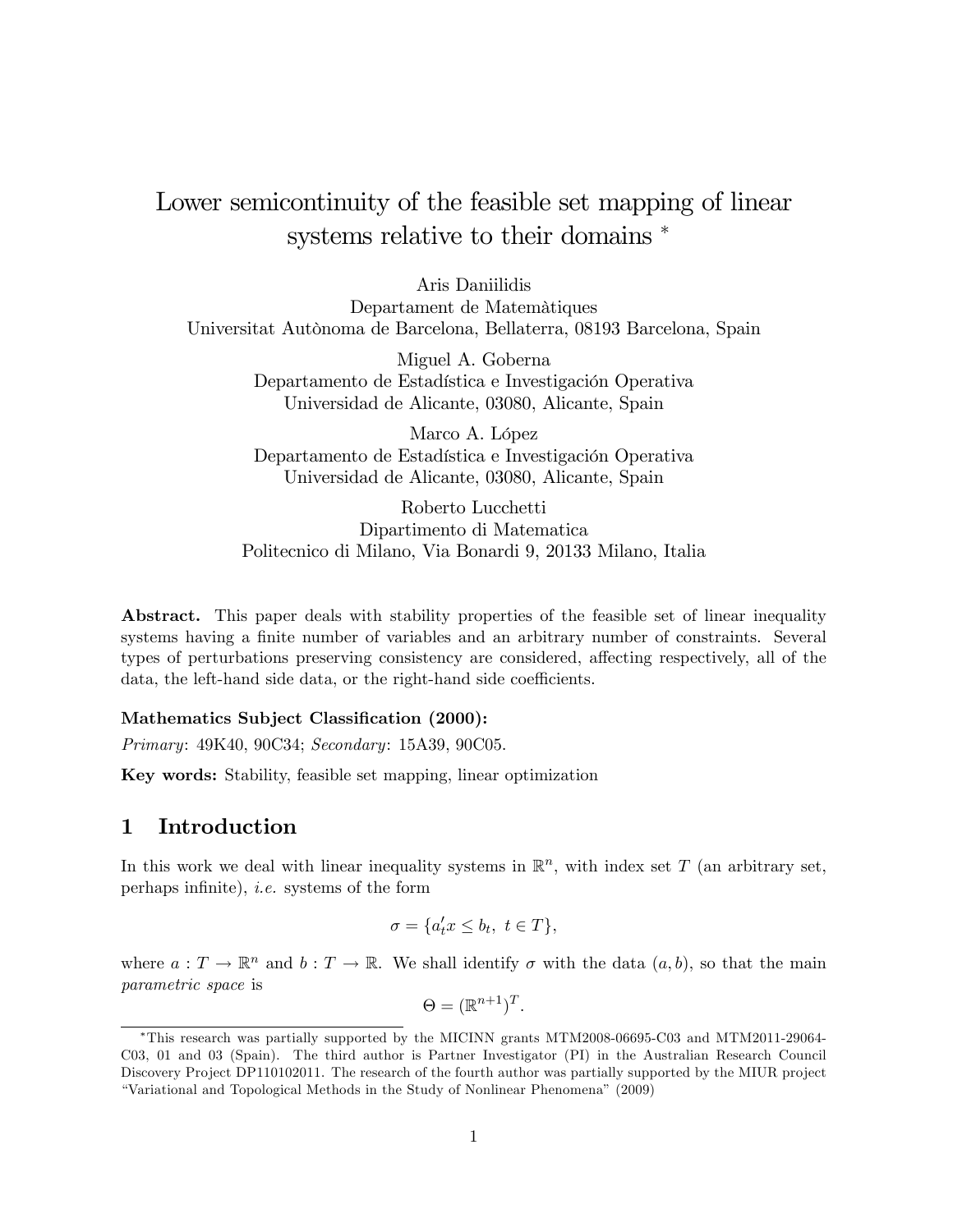The *feasible set mapping* (or *feasible map*)  $\mathcal{F}: \Theta \rightrightarrows \mathbb{R}^n$  is defined by

$$
\mathcal{F}(\sigma) = \{ x \in \mathbb{R}^n : a_t^{\prime} x \le b_t, \ t \in T \},\tag{1}
$$

with domain

$$
\operatorname{dom} \mathcal{F} = \left\{ \sigma \in \Theta : \mathcal{F}(\sigma) \neq \emptyset \right\}.
$$

We shall also consider the inverse mapping  $\mathcal{F}^{-1} : \mathbb{R}^n \rightrightarrows \Theta$ , *i.e.*  $\mathcal{F}^{-1}(x) := \{ \sigma \in \Theta : x \in \mathcal{F}(\sigma) \}.$ 

Following [14], we call *feasible set mapping relative to its domain* the restriction of  $\mathcal F$  to dom F, that we denote by  $\mathcal{F}^R$ . We hereby aim to establish properties of the mapping  $\mathcal{F}^R$  for three different types of perturbations of the data, namely, for perturbations over all of the data, for perturbations carried out on the left-hand side data, and for perturbations carried out on the right-hand side data. Our analysis is focussed on (lower semi-)continuity properties of the feasible mapping, dimensional stability of the images and relations with Slater-type conditions. These properties are known to coincide at systems  $\sigma$  lying in the interior of the domain of the feasible mapping (see details in the sequel); thus it becomes particularly interesting to also study topological properties of this domain for each of the above cases.

Continuity properties of multivalued maps. Given a multivalued map between two topological spaces  $\mathcal{M}: Y \rightrightarrows X$ , we say that  $\mathcal M$  is lower semicontinuous (in short, lsc) at a point  $y \in Y$  if for every open set O of X such that  $\mathcal{M}(y) \cap O \neq \emptyset$ , there is an open set U of Y containing y such that  $\mathcal{M}(z) \cap O \neq \emptyset$  for all  $z \in U$ . In a metric setting this can alternatively be expressed by saying that  $\mathcal{M}(y) \subset \text{Limit } \mathcal{M}(y_k)$  for every sequence  $\{y_k\} \subset Y$  such that  $y_k \to y$ , where Liminf  $A_k$  denotes the Kuratowski-Painlevé inner limit of a sequence of the closed sets  $A_k$  (see [12], [14]). We also say that a point  $x \in \mathcal{M}(y)$  is lower stable for M at y if for every open set  $O \ni x$  there is an open set U containing y such that  $\mathcal{M}(z) \cap O \neq \emptyset$  for all  $z \in U$ , that is,  $x \in \text{Limit } \mathcal{M}(y_k)$  for every sequence  $\{y_k\} \subset Y$  converging to y. Clearly, M is lower semicontinuous at y if and only if every point in  $\mathcal{M}(y)$  is lower stable.

If in addition Y is a linear space (more generally, if Y has an affine structure), the related notion of lower hemicontinuity is defined as follows: we say that  $\mathcal M$  is lower hemicontinuous (in short, lhc) at a point  $y \in Y$  if for every  $d \in Y$  and for every open set O of X such that  $\mathcal{M}(y) \cap O \neq \emptyset$ , there is an open set U of Y containing y such that  $\mathcal{M}(z) \cap O \neq \emptyset$  for all  $z \in U \cap (y + \mathbb{R}d)$ . In a metric setting, this simply means that  $\mathcal{M}(y) \subset \text{Limit } \mathcal{M}(y_k)$  for every sequence  $\{y_k\} \subset y + \mathbb{R}d$  such that  $y_k \to y$ .

Remark 1.1 (Lower semicontinuity along lines). It follows readily that if  $\mathcal{M}: Y \rightrightarrows X$  is lower semicontinuous at y then it is also lower hemicontinuous there. If Y is a topological vector space (in short, tvs), then the inherited topology on  $y + \mathbb{R}d$  coincides with the usual topology of the line, and the lower hemicontinuity of  $\mathcal M$  at  $y$  is equivalent to the lower semicontinuity of all the restrictions of M to the lines  $y + \mathbb{R}d$ , for all  $d \in Y \setminus \{0\}$ . Should this be the case, assuming M lhc at y and  $\mathcal{M}(y) \neq \emptyset$  yields readily that  $y \in \text{alg int dom }\mathcal{M}$ , the algebraic interior of dom M. (We recall that for  $K \subset Y$ , we have  $y \in \text{alg int } K$  if for every  $d \in Y \setminus \{0\}$ , there exists  $r > 0$ such that  $[y - rd, y + rd] \subset K$ .) As we shall see later on, this might fail in general.

We say that  $\mathcal{M}: Y \rightrightarrows X$  is upper semicontinuous at  $y \in Y$  if for every open set O of X such that  $\mathcal{M}(y) \subset O$ , there is an open set U of Y containing y such that  $\mathcal{M}(z) \subset O$  for all  $z \in U$ . If Y and X are metric spaces, M is said to be *pseudo-Lipschitz* (or Aubin) at  $(\bar{y}, \bar{x}) \in \text{gph } \mathcal{M}$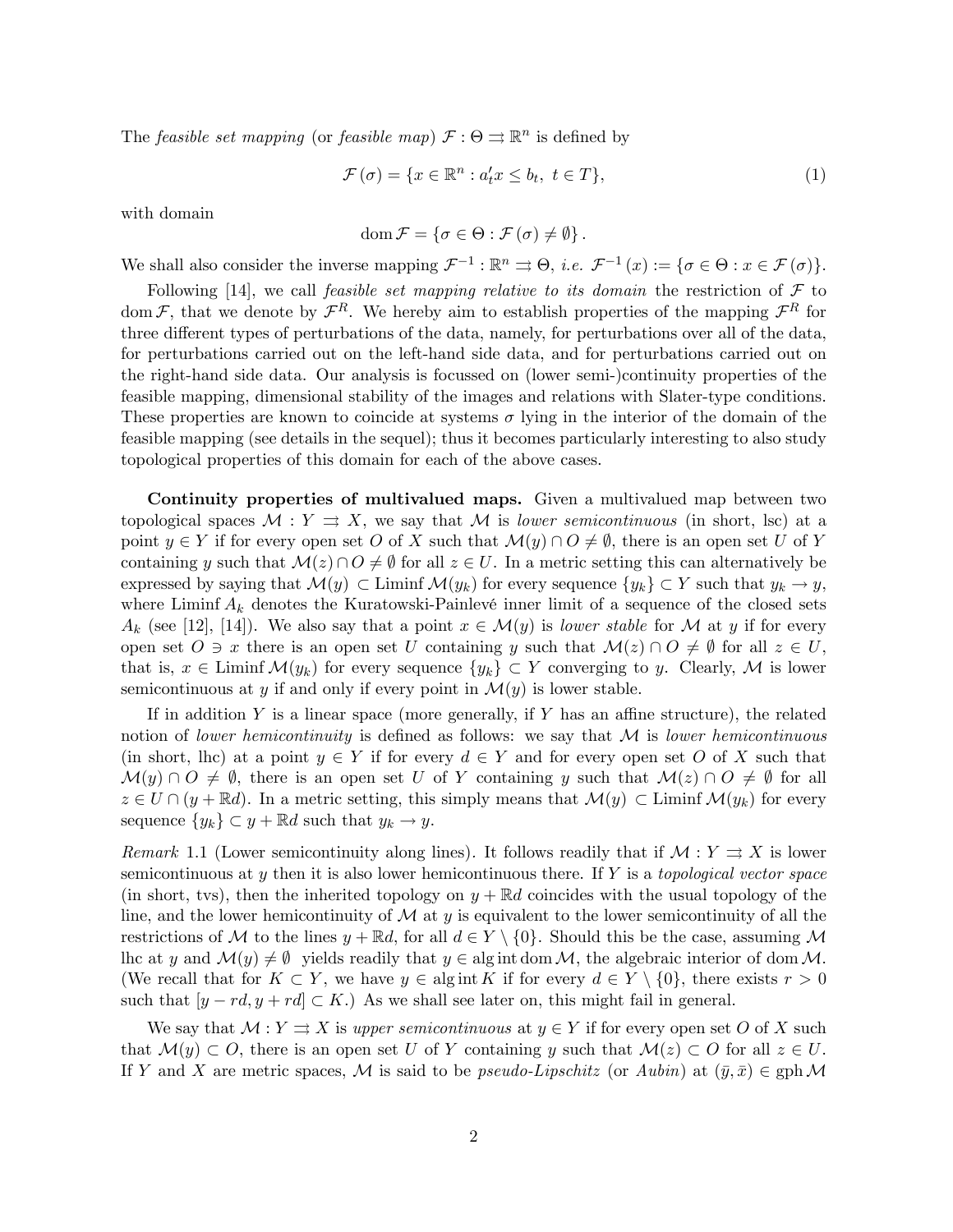(the graph of M) if there exist  $L > 0$ , and open neighborhoods O of  $\bar{x}$  and U of  $\bar{y}$  such that for all  $y_1, y_2 \in U$  we have

$$
\mathcal{M}(y_1) \cap O \subset \mathcal{M}(y_2) + Ld(y_1, y_2) \mathbb{B}
$$

where  $\mathbb B$  is the closed unit ball of X.

**Notation.** Given a subset X of some topological space, int X and cl X denote the *interior* and the *closure* of X, respectively. The zero vector in  $\mathbb{R}^n$  is represented by  $0_n$ . Given  $X \subset \mathbb{R}^n$ , we denote by conv X, and cone  $X := \mathbb{R}_+$  conv X, the convex hull of X, and the convex conical hull of X, respectively. If  $X = \{x_s, s \in S\}$ , denoting by  $\mathbb{R}^{(S)}$  the linear space of mappings from S to  $\mathbb{R}$ with finite support and by  $\mathbb{R}^{(S)}_+$  its positive cone, we can write cone  $X = \left\{ \sum_{s \in S} \lambda_s x_s : \lambda \in \mathbb{R}^{(S)}_+ \right\}$ +  $\mathfrak{d}$ and conv $X = \left\{ \sum_{s \in S} \lambda_s x_s : \lambda \in \mathbb{R}_+^{(S)}, \sum_{s \in S} \lambda_s = 1 \right\}$ . If X is a convex set, aff X denotes the affine hull of X, i.e., the smallest affine subspace containing X, while dim X denotes its dimension. Given  $x \in X \subset \mathbb{R}^n$ , X convex, the (convex) cone of feasible directions at x is

$$
D(X; x) = \{ y \in \mathbb{R}^n : \exists \mu > 0 \text{ such that } x + \mu y \in X \}.
$$

The *linearity subspace* of a convex set  $X$  is the greatest linear subspace contained in the set  $X$ . The (positive) polar cone of a convex cone X is  $X^{\circ} := \{y \in \mathbb{R}^n : x'y \ge 0, x \in X\}$ . For more on these concepts and in general on convexity, see [6, 12].

Characteristic cone of a linear system. Let us revise briefly some known facts about linear systems that will be used in the sequel. Proofs can be found in [6] and references therein.

Given a system

$$
\sigma = \left\{ a_t' x \le b_t, \ t \in T \right\},\
$$

an important set connected to it is the so-called *characteristic cone* of  $\sigma$ , defined as follows:

$$
K(\sigma) = \text{cone} \{ (a_t, b_t), t \in T \} + \mathbb{R}_+ (0_n, 1).
$$
 (2)

A key tool for our analysis will be the so called *extended Farkas' lemma*, stating the following: suppose the system  $\sigma$  has at least one solution. Then the following are equivalent:

(i) 
$$
x \in \mathcal{F}(\sigma)
$$
 (see (1))  $\Longrightarrow c'x \leq d$ ;

(ii) 
$$
(c, d) \in \text{cl } K(\sigma)
$$
.

To refer to this equivalence, we say that the linear inequality  $c'x \leq d$  is a consequence of the consistent system  $\sigma = \{a'_t x \leq b_t, t \in T\}$  if and only if the vector  $(c, d)$  is in the closure of the characteristic cone of  $\sigma$ . It follows readily that

$$
\mathcal{F}(\sigma) \subset \left\{ x \in \mathbb{R}^n : c'x = d \right\} \Longleftrightarrow \pm (c, d) \in \mathrm{cl}\, K(\sigma),
$$

whence, denoting by L the linearity subspace of cl  $K(\sigma)$ , we get

aff 
$$
\mathcal{F}(\sigma) = \{x \in \mathbb{R}^n : c'x = d \ \forall (c, d) \in L\}.
$$

The closure of the characteristic cone of  $\sigma$  allows to express the relevant properties of its feasible set  $\mathcal{F}(\sigma)$  in terms of the data. The following properties hold (see [6, Chapter 5]):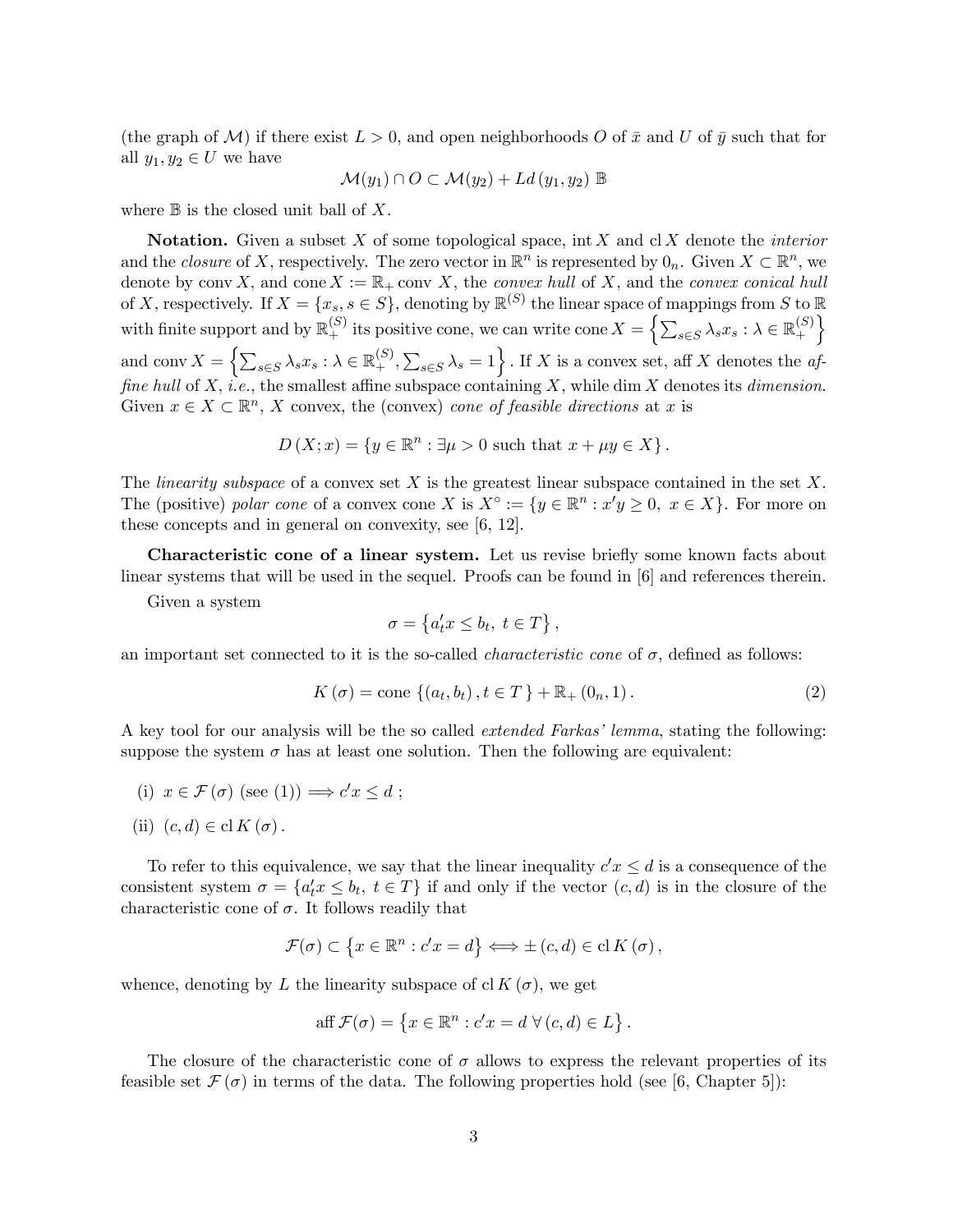- 1.  $\mathcal{F}(\sigma) \neq \emptyset$  if and only if  $(0_n, -1) \notin \text{cl } K(\sigma)$ . (This equivalence remains true even if we remove  $(0_n, 1)$  from the definition of  $K(\sigma)$ .) In case  $\mathcal{F}(\sigma) \neq \emptyset$  we have in particular:
- 2.  $\mathcal{F}(\sigma)$  is full-dimensional if and only if cl  $K(\sigma)$  contains no line;
- 3.  $\mathcal{F}(\sigma)$  is a singleton set if and only if cl K  $(\sigma)$  contains some hyperplane;
- 4.  $\mathcal{F}(\sigma) = \{0_n\}$  if and only if  $\text{cl } K(\sigma) = \mathbb{R}^n \times \mathbb{R}_+$ ;
- 5.  $0_n \in \mathcal{F}(\sigma)$  if and only if  $\text{cl } K(\sigma) \subset \mathbb{R}^n \times \mathbb{R}_+$ ;
- 6.  $0_n \in \text{aff } \mathcal{F}(\sigma)$  if and only if the linearity subspace L of cl  $K(\sigma)$  is orthogonal to  $(0_n, 1)$ .

The following definition highlights the existence of some remarkable points inside the feasible set.

Definition 1.2 (Strong Slater condition). We say that  $\hat{x}$  is a *Slater point* for the linear system  $\sigma$ if

$$
a_t'\hat{x} < b_t, \ \forall t \in T;
$$

we say that  $\hat{x}$  is a *strong Slater point* for the linear system  $\sigma$  if there exists  $\rho > 0$  such that

$$
a_t'\hat{x} + \rho \le b_t, \ \forall t \in T.
$$

If there is a strong Slater point for  $\sigma$ , we say that  $\sigma$  satisfies the strong Slater condition (in short  $SSC$ ).

For any feasible system  $\sigma \in \text{dom } \mathcal{F}$  (*i.e.*  $\mathcal{F}(\sigma) \neq \emptyset$ ) we have

$$
SSC \iff 0_{n+1} \notin \text{cl} \operatorname{conv}\left\{(a_t, b_t), t \in T\right\}.
$$
 (3)

If in addition T is finite, the SSC is equivalent to the fact that  $\inf \mathcal{F}(\sigma) \neq \emptyset$  (equivalently,  $\dim \mathcal{F}(\sigma) = n$ . The behavior of linear systems over an infinite set of constraints T may differ significantly and several properties (including the aforementioned one) fail to hold. Still a good compromise is achieved for certain subfamilies of infinite systems, introduced by the following definitions.

Definition 1.3 (Locally Farkas-Minkowski). A linear system  $\sigma = \{a'_t x \leq b_t, t \in T\}$  is said to be locally Farkas-Minkowski (in short, LFM) if any linear consequent relation of  $\sigma$  determining a supporting hyperplane to  $\mathcal{F}(\sigma)$  is also a consequence of a finite subsystem of  $\sigma$ ;

The system  $\sigma$  is called *Farkas-Minkowski* (in short FM) if the cone  $K(\sigma)$  defined in (2) is closed, or equivalently, if any linear consequent relation of  $\sigma$  is also a consequence of some finite subsystem of  $\sigma$ .

Any FM system is LFM. Both properties hold for the so-called continuous systems, introduced by the following definition, provided they have Slater points.

Definition 1.4 (Continuous system). A system  $\sigma$  is said to be *continuous* whenever T is a compact Hausdorff topological space and  $a: T \to \mathbb{R}^n$  and  $b: T \to \mathbb{R}$  are continuous.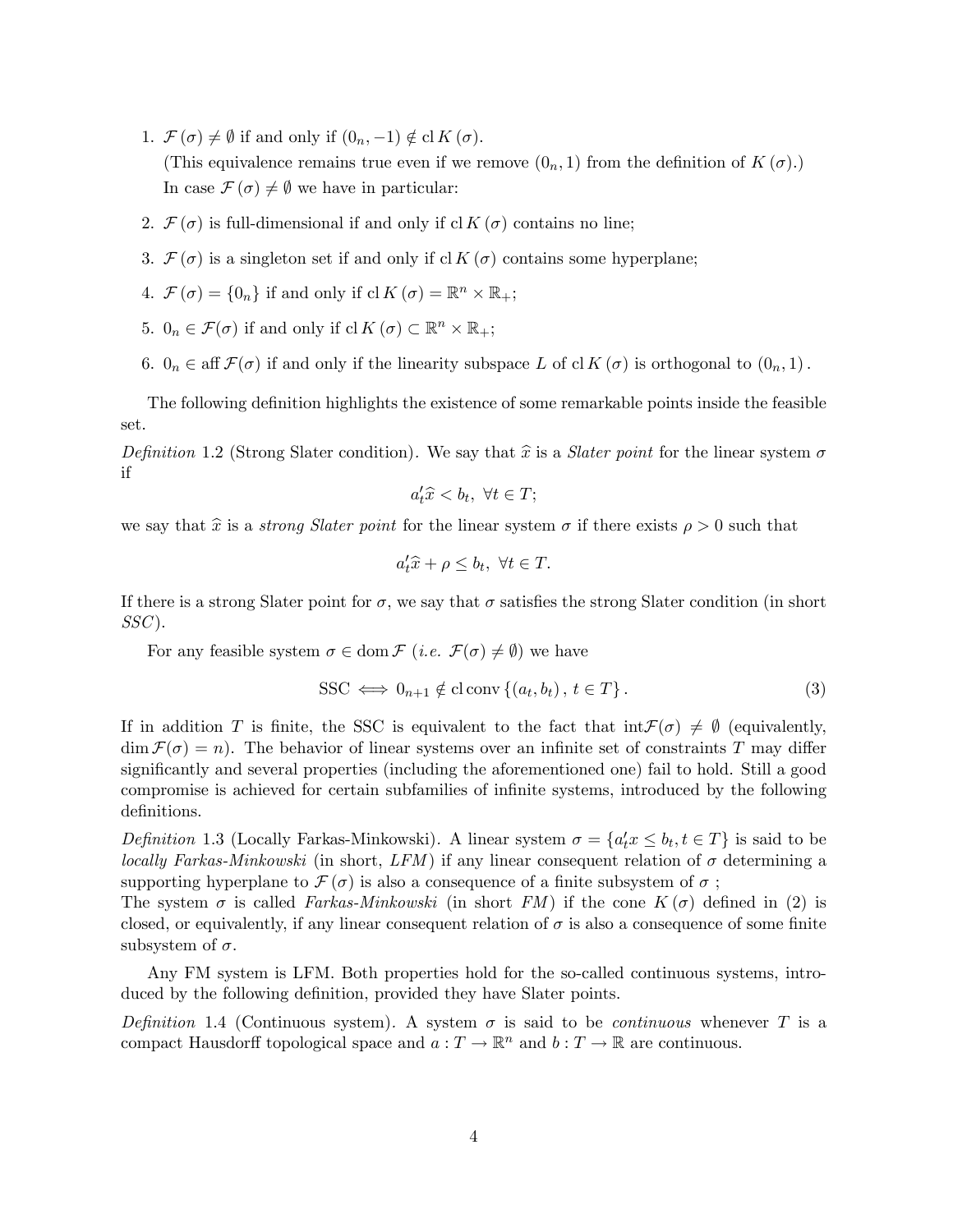Any finite system  $\sigma = \{a'_t x \leq b_t, t \in T\}$  is continuous (for the discrete topology on T) and any continuous system is *bounded* in the sense that its set of coefficients  $\{(a_t, b_t), t \in T\}$  is bounded. Moreover, any continuous system satisfying the Slater condition satisfies obviously the strong Slater condition.

When studying the properties of a point  $x \in \mathcal{F}(\sigma)$ , a crucial role is played by the set of active constraints at x. A constraint  $a_t$  is active at x if  $a'_t x = b_t$ ; we shall denote by  $T_x$  the set of active indices at  $x: T_x := \{t \in T : a_t^t x = b_t\}$ . Finally, we shall denote by  $A(x)$  the active cone at x:  $A(x) := \text{cone} \{a_t, t \in T_x\}$ . A consistent system  $\sigma$  is LFM if and only if  $D(F; x)^\circ = A(x)$ for all  $x \in \mathcal{F}(\sigma)$  [6, Theorem 5.7].

Topology on the parametric space. If  $\tilde{\sigma} = {\tilde{a}_t x \le \tilde{b}_t, t \in T}$  is the resulting system of perturbing  $\sigma = \{a'_t x \leq b_t, t \in T\}$ , the size of this perturbation is measured by means of the following uniform pseudometric on the main parametric space  $(\mathbb{R}^{n+1})^T$ :

$$
d(\sigma, \tilde{\sigma}) = \sup_{t \in T} \left\| (a_t, b_t) - \left( \tilde{a}_t, \tilde{b}_t \right) \right\|_{\infty}, \tag{4}
$$

where  $\|\cdot\|_{\infty}$  denotes the Chebyshev norm on  $\mathbb{R}^{n+1}$  (the forthcoming results are independent of the chosen norm  $\|\cdot\|_{\infty}$ ). Note that in full generality the above expression may take infinite values. An important linear subspace of  $(\mathbb{R}^{n+1})^T$  is the one formed by the bounded systems,  $\ell^{\infty}(T,\mathbb{R}^{n+1})$ . The topology induced by d on this subspace coincides with the one of the Chebyshev norm  $||f||_{\infty} := \sup_{t \in T} ||f(t)||_{\infty}$ .

It is well-known that  $(\ell^{\infty}(T,\mathbb{R}^{n+1}),\|\cdot\|_{\infty})$  is a Banach space, whereas  $((\mathbb{R}^{n+1})^T,d)$  is even not a tys when T is infinite since for  $\alpha \in \mathbb{R}$  and  $\sigma \in (\mathbb{R}^{n+1})^T$  the mapping  $(\alpha, \sigma) \mapsto \alpha \sigma \in$  $(\mathbb{R}^{n+1})^T$  is not continuous: indeed, taking an unbounded system  $\sigma$  and denoting by  $\theta$  the null system (the one formed by trivial inequalities), we have  $d\left(\frac{1}{k}\right)$  $(\frac{1}{k}\sigma,\theta) = +\infty$  for all  $k \in \mathbb{N}$ , so that 1  $\frac{1}{k}\sigma \to 0\sigma = \theta.$ 

When T is a compact Hausdorff space, the linear space of continuous systems,  $\mathcal{C}(T,\mathbb{R}^{n+1}),$ is a closed subspace of  $\ell^{\infty}(T, \mathbb{R}^{n+1})$ , so that  $(\mathcal{C}(T, \mathbb{R}^{n+1}), ||\cdot||_{\infty})$  is a Banach space too. If T is a finite set,  $\mathcal{C}(T,\mathbb{R}^{n+1}) = \ell^{\infty}(T,\mathbb{R}^{n+1}) = (\mathbb{R}^{n+1})^T$  is a Euclidean space. In the so-called *general* setting, arbitrary perturbations of the nominal system  $\sigma$  are allowed and the parametric space is  $\Theta = (\mathbb{R}^{n+1})^T$ . Nontheless, in some applications the admissible perturbations are required to preserve either the boundeness or the continuity of  $\sigma$ . So in the *bounded* (respectively, continuous) setting, the parametric space  $\Theta$  will be  $\ell^{\infty}(T,\mathbb{R}^{n+1})$  (respectively,  $\mathcal{C}(T,\mathbb{R}^{n+1})$ ). Unless otherwise indicated, the results of this paper are valid for all of the three mentioned settings.

On the other hand, under the topology induced by d, the feasible map  $\mathcal{F}: \Theta \rightrightarrows \mathbb{R}^n$  has a closed graph in  $\Theta \times \mathbb{R}^n$ . Moreover, F is upper semicontinuous at those  $\sigma$  such that  $\mathcal{F}(\sigma)$  is bounded ([6, Corollary 6.2.1]).

**Domain of the feasible map.** It follows readily that the domain dom  $\mathcal F$  of the feasible map has the structure of a cone in the parametric space  $\Theta$ . However, this cone is not convex unless T is singleton. To see this in case  $T = \{1, 2\}$  and  $\Theta = (\mathbb{R}^2)^T$ , consider the feasible systems  $\sigma_1 = \{x \le -1, 0x \le 0\}$  and  $\sigma_2 = \{0x \le 0, -x \le -1\}$ . Then the mid-point

$$
\frac{\sigma_1 + \sigma_2}{2} = \left\{ \frac{1}{2} x \le -\frac{1}{2}, \quad -\frac{1}{2} x \le -\frac{1}{2} \right\}
$$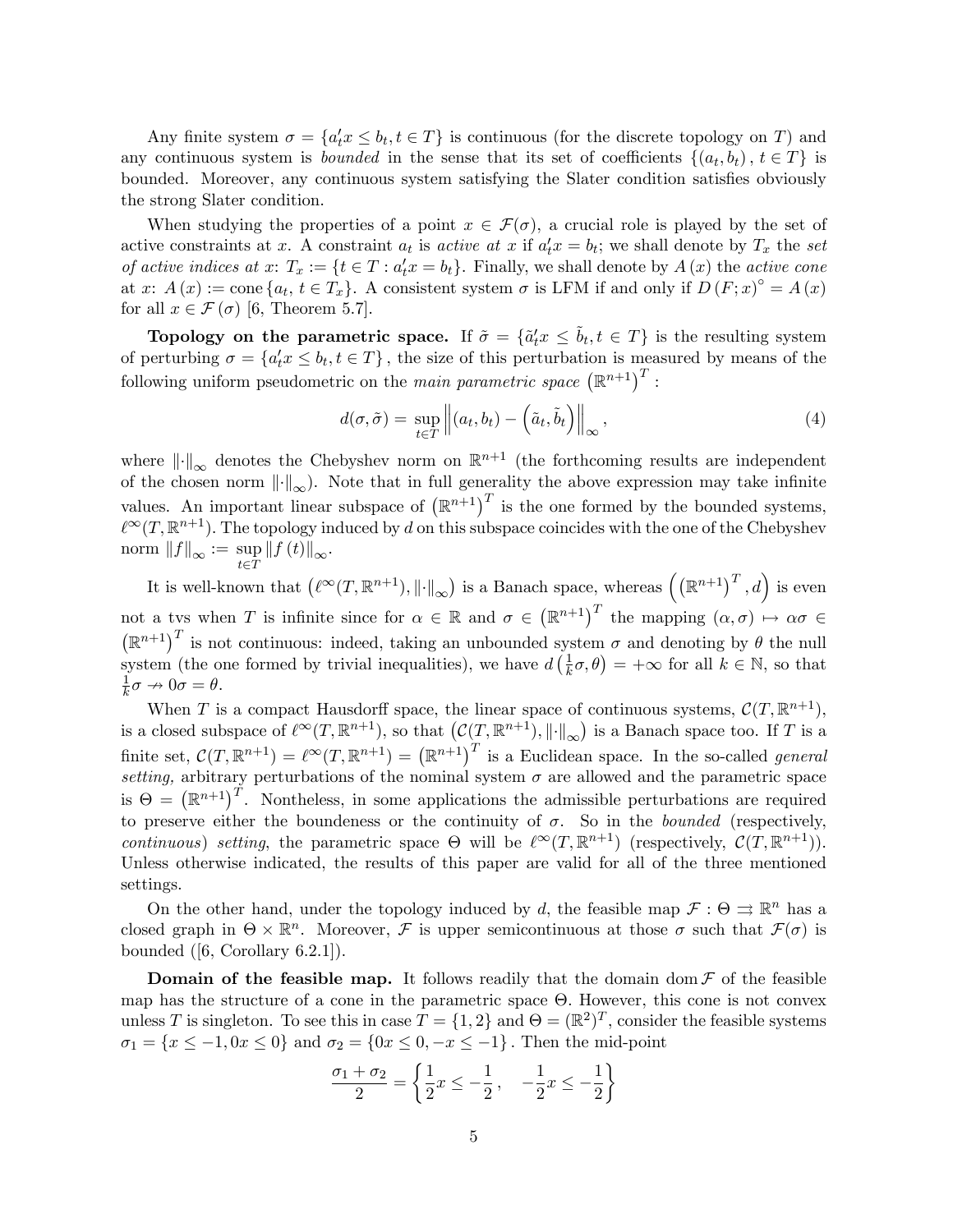is not consistent. This example can be easily adapted to the general case  $\Theta = (\mathbb{R}^{n+1})^T$  for every  $n \geq 1$  and set of constraints T containing more than one element. Finally, dom F is neither open nor closed independently of n and T. Indeed, considering the systems  $\sigma_{\varepsilon} := \{0'_n x \leq -\varepsilon, t \in T\}$ ,  $\varepsilon \geq 0$ , with  $\sigma_{\varepsilon} \notin \text{dom } \mathcal{F}$  for all  $\varepsilon > 0$  and  $\sigma_{\varepsilon} \to \sigma_0 = \theta \in \text{dom } \mathcal{F}$  as  $\varepsilon \searrow 0$ , we deduce that dom F is not open; similarly, taking an arbitrary vector  $u \in \mathbb{R}^n \setminus \{0_n\}$ , we define the feasible systems  $\sigma_{\varepsilon} := {\varepsilon} u'x \le -1, t \in T$ ,  $\varepsilon > 0$ , which tend to the inconsistent system  $\sigma_0 \notin \text{dom } \mathcal{F}$  as  $\varepsilon \searrow 0$ , showing that dom  $\mathcal F$  is not closed.

Remark 1.5 (Bounded representations). Any linear system  $\sigma = \{a'_t x \leq b_t, t \in T\}$  in  $(\mathbb{R}^{n+1})^T$ can be replaced (through scaling) by an equivalent system  $\hat{\sigma} = \{\hat{a}^t_t x \leq \hat{b}_t, t \in T\}$  in  $\ell^{\infty}(T, \mathbb{R}^{n+1})$ . Indeed, it is sufficient to set  $\hat{a}_t = \frac{a_t}{M}$  $\frac{a_t}{M_t}$  and  $\hat{b}_t = \frac{b_t}{M}$  $\frac{b_t}{M_t}$ , where  $M_t > ||(a_t, b_t)||_{\infty}$  for all  $t \in T$ . Obviously both systems have the same feasible set, that is,  $\mathcal{F}(\sigma) = \mathcal{F}(\hat{\sigma})$ .

A natural question arises: why not replacing the parametric space  $(\mathbb{R}^{n+1})^T$  by its linear subspace  $\ell^{\infty}(T,\mathbb{R}^{n+1})$ ?

Indeed, under the topology induced by (4),  $\ell^{\infty}(T,\mathbb{R}^{n+1})$  is both open and closed in  $(\mathbb{R}^{n+1})^T$ . Moreover, most of the  $\ell^{\infty}(T,\mathbb{R}^{n+1})$  counterparts of our results essentially depend on the behavior of the feasible maps  $\mathcal F$  and  $\mathcal F^R$  in a neighborhood of a given system  $\sigma$  and remain valid in the bounded setting of  $\ell^{\infty}(T,\mathbb{R}^{n+1})$ .

In practice, studying unbounded systems may be imposed by the nature of the problem, and cannot be resumed in a mere study of the feasible set independently of its representation. In several cases the point of interest is precisely to study perturbations of certain unbounded data. The forthcoming Example 2.8 illustrates how different can be alternative representations of the same feasible set.

In this context of linear systems stability, the study of different properties of  $\mathcal F$  is exhaustively carried out in [7, Theorem 3.1], [6, Theorems 6.1 and 6.9], together with [2, Corollary 5] (see also [1, Proposition 1]). In these works, the following result has been established for the general and the continuous settings, but it also holds for the bounded setting:

**Theorem 1.6** (Basic equivalences). Let  $\sigma \in \text{dom } \mathcal{F}$ . The following assertions are equivalent:

- (i)  $\sigma$  has a strong Slater point.
- (ii)  $\mathcal F$  is lower semicontinuous at  $\sigma$ .
- (*iii*)  $\sigma \in \text{int dom } \mathcal{F}$ .
- (iv)  $\mathcal F$  is dimensionally stable at  $\sigma$ , i.e., all the feasible sets of systems in a certain neighborhood of  $\sigma$  have the same dimension.

Theorem 1.6 implies that the domain dom  $\mathcal F$  has nonempty interior: as a matter of fact, any feasible system  $\sigma = \{a'_t x \leq b_t, t \in T\} \in \text{dom } \mathcal{F}$  is the limit of a sequence  $\sigma_k := \{a'_t x \leq b_t + \frac{1}{k}\}$  $\frac{1}{k}, t \in T$ in int dom  $\mathcal F$  as  $k \to \infty$ , in other words:

$$
\operatorname{dom} \mathcal{F} \subset \operatorname{cl} \operatorname{int} \operatorname{dom} \mathcal{F}.\tag{5}
$$

The next result shows that the lower hemicontinuity of  $\mathcal F$  at  $\sigma$  can be aggregated to the above list of basic equivalences.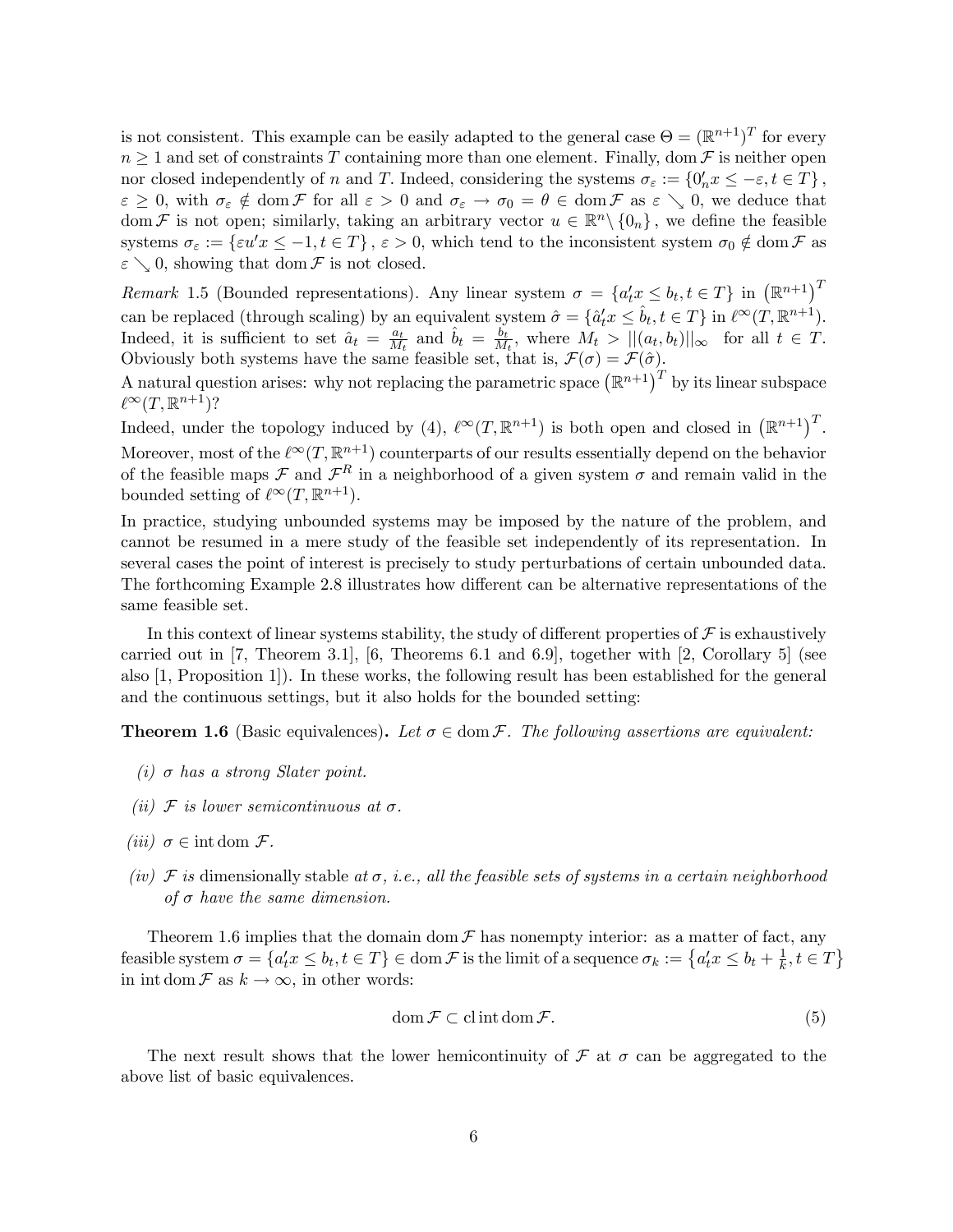**Corollary 1.7** (Lower hemicontinuity of  $\mathcal{F}$ ). The following are equivalent:

- (i)  $\mathcal F$  is lower semicontinuous at  $\sigma$ ;
- (ii)  $\mathcal F$  is lower hemicontinuous at  $\sigma$ .

**Proof.** Both assertions are true whenever  $\sigma \notin \text{dom }\mathcal{F}$ . Further, we always have (i)  $\Longrightarrow$  (ii). Let us now assume  $\sigma \in \text{dom}\,\mathcal{F}$  and  $\mathcal{F}$  is lhc at  $\sigma$ . Taking  $\tau = \{0'_n x \leq 1, t \in T\} \in \Theta$  (*i.e.*  $a_t = 0_n$  and  $b_t = 1$  for all  $t \in T$ ), there exists  $\delta > 0$  such that  $\sigma + \alpha \tau \in \text{dom } \mathcal{F}$  for all  $\alpha$  such that  $|\alpha| < \delta$ . In particular,  $\mathcal{F}(\sigma - \frac{\delta}{2})$  $(\frac{\delta}{2}\tau) \neq \emptyset$ , so that  $\sigma$  has a strong Slater point and Theorem 1.6 yields the conclusion.

The above proof also shows that alg int dom  $\mathcal{F} \subset \text{int dom } \mathcal{F}$ . The reverse inclusion holds trivially in any tvs, but it fails in our general setting (see also Remark 1.1 and the forthcoming Example 1.8).

*Example* 1.8 (Unbounded systems). Let us consider the unbounded system of one variable  $\sigma = \{tx \leq \frac{1}{t}, t > 0\}$ . Then  $\sigma \in \text{int dom }\mathcal{F}$  (and  $\mathcal{F}$  is lhs there) since  $0_2 \notin \text{cl conv }\{(t, \frac{1}{t}), t > 0\}$ .  $\left\{ \frac{1}{t}, t > 0 \right\}$ . Then  $\sigma \in \text{int dom }\mathcal{F}$  (and  $\mathcal{F}$  is lhs there) since  $0_2 \notin \text{cl conv }\{(t, \frac{1}{t}), t > 0\}$ . Consider  $\tau = \left\{tx \leq -\frac{1}{t^2}, t > 0\right\}$ . Given  $\alpha > 0$ ,  $\sigma + \alpha \tau = \left\{ (1 + \alpha) \, tx \leq \frac{1}{t} - \frac{\alpha}{t^2} \right\}$  $\frac{\dot{\alpha}}{t^2}$ ,  $t > 0$ , with  $\lim_{t\searrow0}(\frac{1}{t^2})$  $rac{1}{t^2} - \frac{\alpha}{t^3}$  $\left(\frac{\alpha}{t^3}\right) = -\infty$ . Since  $\mathcal{F}(\sigma + \alpha \tau) = \emptyset$  for all  $\alpha > 0$ , it follows that  $\sigma \notin \text{alg int dom }\mathcal{F}$ .

Remark 1.9 (Pseudo-Lipschitz property). The properties (i)-(iv) in Theorem 1.6 are also equivalent to the fact that the feasible map  $\mathcal F$  is pseudo-Lipschitz at  $\sigma \in \text{dom}\,\mathcal F$ , for all  $x \in \mathcal F(\sigma)$ , see [1, Proposition 1] for details. It is also known that the pseudo-Lipschitz property of  $\mathcal F$  at  $(\sigma, x)$  is equivalent to the metric regularity of  $\mathcal{F}^{-1}$  at  $(x, \sigma)$ . This latter is a fundamental notion in variational analysis studied by many authors in relation with stability properties as well as in the efficiency of certain algorithms. The reader is addressed to the classical works of Ioffe [9] and Dontchev, Lewis and Rockafellar [4] for the regularity modulus estimation of generic multivalued maps. See also the recent work [3] for genericity of these properties in case of semialgebraic (tame) multivalued maps. The metric regularity of systems of convex inequalities and its relation with different constraint qualifications is dealt in Li  $[11]$  and Zheng and Ng  $[15]$ . See Henrion and Klatte [8] for the connections between metric regularity and the so-called extended Mangasarian-Fromovitz constraint qualification of certain parametrized semi-infinite systems with  $C<sup>1</sup>$  data and subject to Right Hand Side (in short, RHS) perturbations. In [13, Proposition 4.2], Mordukhovich and Nghia clarify the relationship between SSC and metric regularity of  $\mathcal{F}^{-1}$  for infinite convex systems with equality and geometric constraints.

Structure and scope of this work. In this paper we aim to extend Theorem 1.6 along two directions: At a first stage we study properties of the restriction  $\mathcal{F}^R$  of the feasible set map  $\mathcal F$  to its domain and perturbations of the coefficients for which existence of feasible points is still guaranteed. This is motivated by the fact that in several practical situations we have a prior knowledge that the problem under investigation is feasible, before and after perturbations. At a second stage we handle the case when one of the parameters  $a$  or  $b$  is kept fixed: again motivation comes from applications where only the Left Hand Side (LHS) (respectively, RHS) of  $\sigma$  can be perturbed. A typical example stems from perturbed zero-sum games admitting only LHS perturbations of a specific type, when reformulated as equivalent Linear Programming problems.

To model the above situations in the general setting, we represent by  $\Theta_a = \{a\} \times \mathbb{R}^T$ , identified with  $\mathbb{R}^T$  (respectively,  $\Theta_b = (\mathbb{R}^n)^T \times \{b\}$ , identified with  $(\mathbb{R}^n)^T$ ) the closed subset of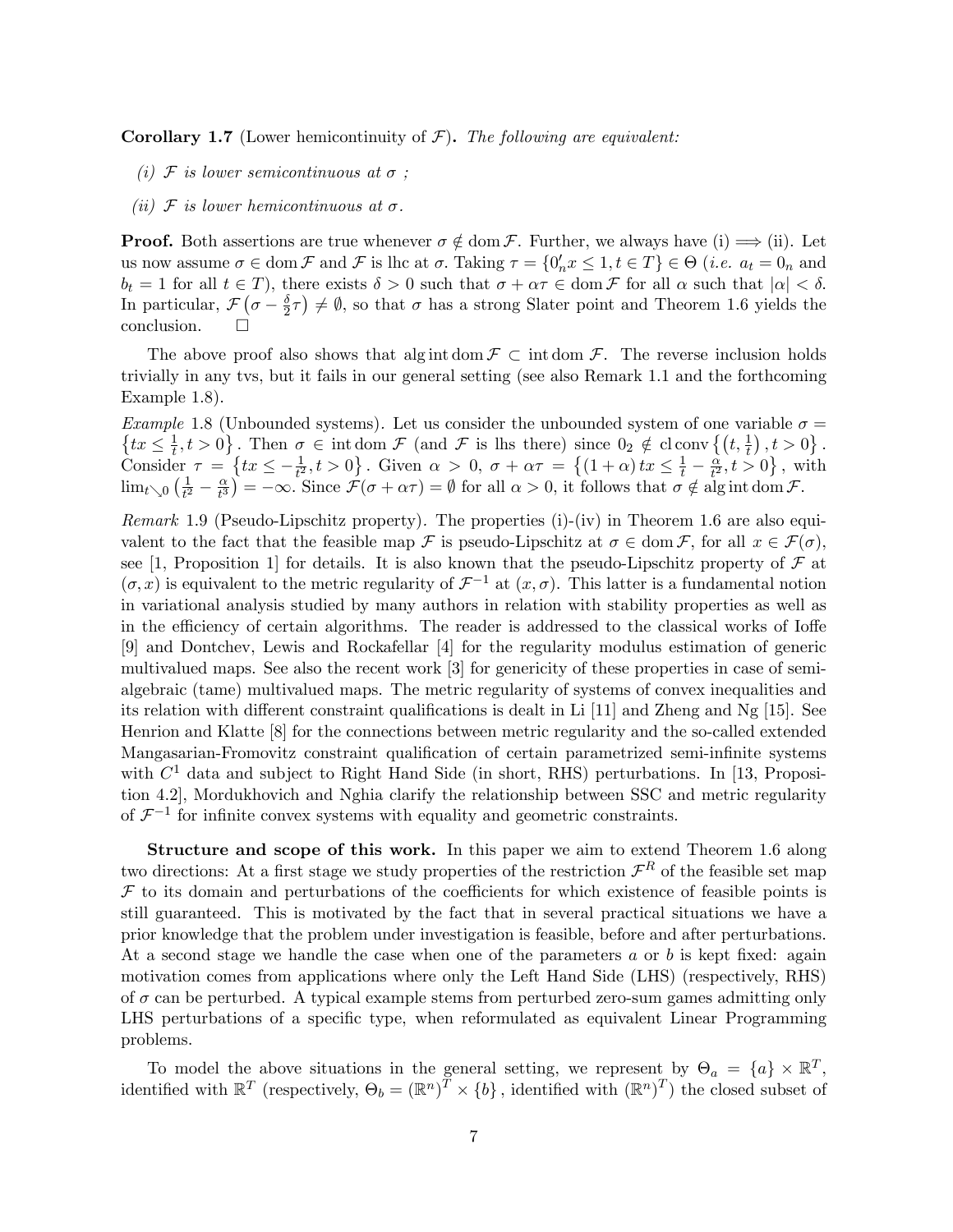$\Theta$  formed by all systems whose LHS (respectively, RHS) is a given fixed function  $a: T \to \mathbb{R}^n$ (respectively,  $b : T \rightarrow \mathbb{R}$ ). We denote by  $\mathcal{F}_a$  (respectively,  $\mathcal{F}_b$ ) the restriction of  $\mathcal{F}$  to  $\mathbb{R}^T$ (respectively, to  $(\mathbb{R}^n)^T$ ), with domain  $\mathcal{F}_a$  (respectively, dom  $\mathcal{F}_b$ ) and feasible set mapping relative to its domain  $\mathcal{F}_a^R$  (respectively,  $\mathcal{F}_b^R$ ). The notation is similar in the bounded (continuous) setting, just replacing  $\mathbb{R}^T$  and  $(\mathbb{R}^n)^T$  by  $\ell^{\infty}(T,\mathbb{R})$  and  $\ell^{\infty}(T,\mathbb{R}^n)$  ( $\mathcal{C}(T,\mathbb{R})$  and  $\mathcal{C}(T,\mathbb{R}^n)$ , respectively).

Note that the domains of the aforementioned feasible set mappings are always nonempty: indeed, given  $a \in (\mathbb{R}^n)^T$   $(\ell^{\infty}(T, \mathbb{R}^n), \mathcal{C}(T, \mathbb{R}^n))$  and  $b \in \mathbb{R}^T$   $(\ell^{\infty}(T, \mathbb{R}), \mathcal{C}(T, \mathbb{R}))$ , any  $\overline{x} \in \mathbb{R}^n \setminus \{0_n\}$ is solution of the systems

$$
\left\{a_t'x \le \tilde{b}_t, t \in T\right\} \text{ and } \left\{\tilde{a}_t'x \le b_t, t \in T\right\},\tag{6}
$$

where  $\tilde{b}_t := a'_t \overline{x}, t \in T$ , and  $\tilde{a}_t := \frac{b_t \overline{x}}{\|\overline{x}\|^2}, t \in T$ . So, the first system in (6) belongs to dom  $\mathcal{F}_a$  and the second one to dom  $\mathcal{F}_b$ .

It is natural to analyze topological properties of the domains of the feasible set mappings  $\mathcal{F}, \mathcal{F}_a$  and  $\mathcal{F}_b$  in their corresponding spaces of parameters  $\Theta$ ,  $\Theta_a$  and  $\Theta_b$ . Let us mention that when T is infinite, the domains of  $\mathcal{F}_a$  and  $\mathcal{F}_b$  might fail to be connected, due to the relative openness of their subsets formed by systems with bounded and unbounded coefficients. We also investigate connections similar to (ii)-(iv) of Theorem 1.6 relative to the maps  $\mathcal{F}^R$ ,  $\mathcal{F}_a^R$  and  $\mathcal{F}_b^R$ , with particular emphasis on finite or continuous systems. We complete our analysis by suitable counterexamples, showing that the converse of most valid connections is not true for arbitrary systems.

# 2 Perturbing all of the data

In this section we study the stability of the feasible map  $\mathcal{F}$ :  $\Theta \Rightarrow \mathbb{R}^n$  and its restriction  $\mathcal{F}^R$ : dom  $\mathcal{F} \rightrightarrows \mathbb{R}^n$  to its domain under simultaneous perturbations of the LHS and the RHS. For a feasible system  $\sigma \in \text{dom } \mathcal{F}$  such that  $0_{n+1} \notin \text{conv } \{(a_t, b_t), t \in T\}$ , the neutral element  $0_{n+1}$ may or may not belong to cl conv  $\{(a_t, b_t), t \in T\}$  depending on whether we have  $\sigma \in \text{bd dom}\,\mathcal{F}$ or  $\sigma \in \text{int dom}\,\mathcal{F}$ , respectively. In the latter case, since properties (ii)-(iv) of Theorem 1.6 are transmitted from the map  $\mathcal F$  to its restriction  $\mathcal F^R$  the analysis is straightforward. In particular, SSC (implying  $\sigma \in \text{int dom } \mathcal{F}$ ) is obviously a sufficient condition for the lower semicontinuity of the function  $\mathcal{F}^R$ : dom  $\mathcal{F} \rightrightarrows \mathbb{R}^n$ . But the general case  $\sigma \in \text{dom } \mathcal{F}$  requires, instead, a subtle analysis with nontrivial adjustments of the arguments.

Let us start with some results concerning lower semicontinuity of  $\mathcal{F}^R$ .

**Lemma 2.1** (Lower semicontinuity of  $\mathcal{F}^R$  at  $\sigma$  with  $\mathcal{F}(\sigma)$  singleton). The mapping  $\mathcal{F}^R$  is lower semicontinuous at every system  $\sigma$  whose feasible set is reduced to a singleton.

**Proof.** Assume  $\mathcal{F}^R(\sigma) = \mathcal{F}(\sigma) = {\overline{x}}$ . Then the feasible map  $\mathcal F$  is upper semicontinuous at  $\sigma$ , since it is bounded there. Let further O be any open set such that  $\mathcal{F}(\sigma) \cap O \neq \emptyset$ , which hereby means  $\mathcal{F}(\sigma) = {\overline{x}} \subset O$ . Then by upper semicontinuity,  $\mathcal{F}(\sigma') \subset O$  for any  $\sigma' \in \Theta$  sufficiently close to  $\sigma$ . In particular, taking  $\sigma' \in \text{dom } \mathcal{F}$ , we conclude  $\mathcal{F}(\sigma') = \mathcal{F}(\sigma') \cap O \neq \emptyset$ . Thus  $\mathcal{F}^R$  is lower semicontinuous at  $\sigma$ .  $\Box$ 

The next result reveals that whenever  $\mathcal{F}(\sigma)$  contains more than one element, lower semicontinuity of  $\mathcal{F}^R$  resumes to lower semicontinuity of  $\mathcal{F}$ , and this can only occur on int dom  $\mathcal{F}$ . In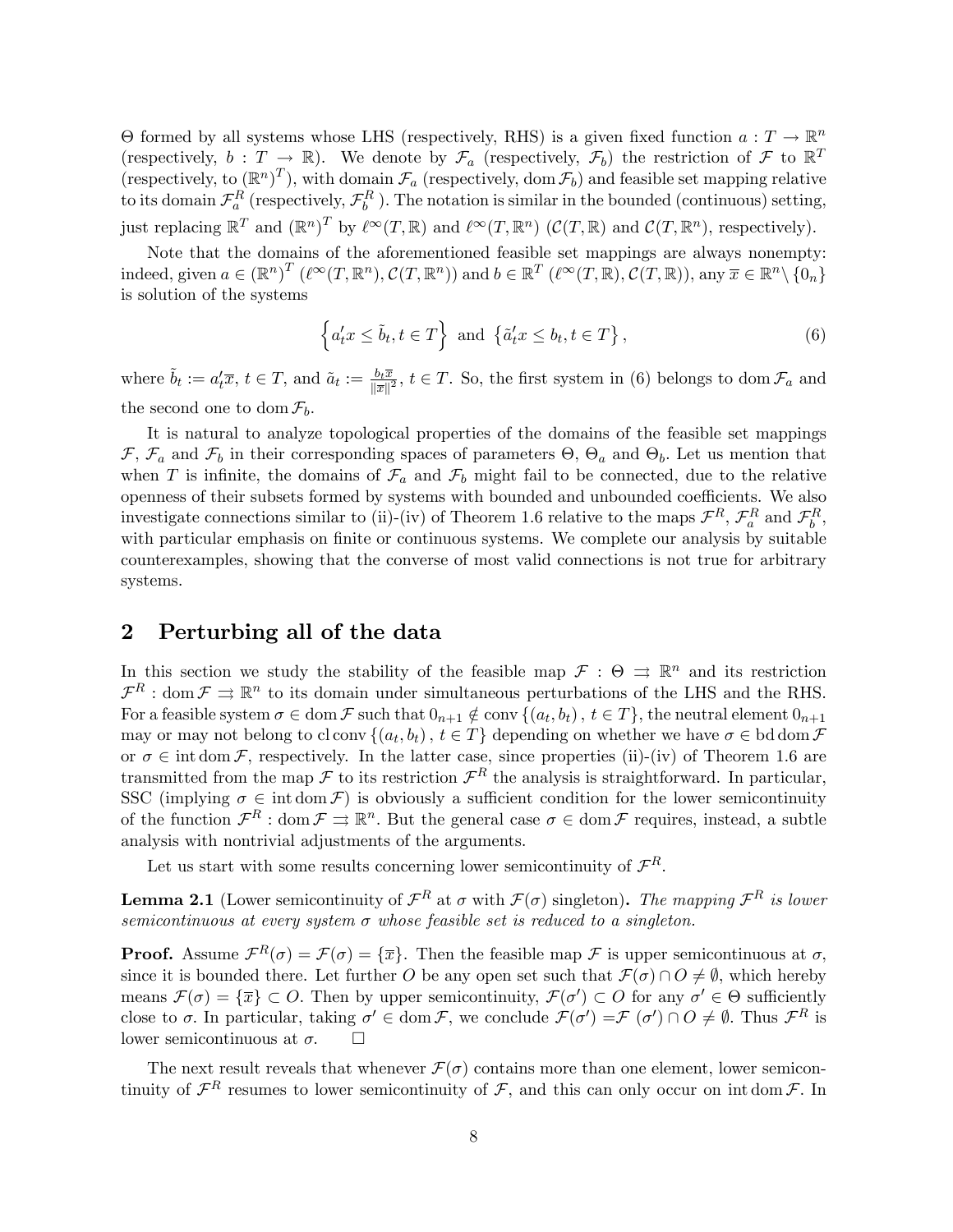such case,  $\sigma$  cannot contain the trivial inequality  $0'_n x \leq 0$  (this inequality is contained only by systems lying on the boundary of the domain).

**Proposition 2.2** (Equivalence of lsc for  $\mathcal{F}^R$  and  $\mathcal{F}$  if dim  $\mathcal{F}(\sigma) \geq 1$ ). Assume that  $\mathcal{F}(\sigma)$  has at least two elements (i.e. dim  $\mathcal{F}(\sigma) \geq 1$ ). Then the following are equivalent:

- (i)  $\mathcal{F}^R$  is lower semicontinuous at  $\sigma$ ;
- (ii)  $\mathcal F$  is lower semicontinuous at  $\sigma$ ;
- (*iii*)  $\sigma \in \text{int dom } \mathcal{F}$ .

**Proof.** It suffices to establish (i)  $\Rightarrow$  (ii). Let us assume that  $\mathcal{F}^R$  is lower semicontinuous at  $\sigma$  and that  $\mathcal{F}(\sigma)$  is not a singleton. In view of Theorem 1.6, it is sufficient to prove that SSC holds. Reasoning by contradiction, if SSC fails, we deduce by  $(3)$  the existence of a sequence  $\{\alpha^k\} \subset \mathbb{R}_+^{(T)}$  such that  $\sum_{i \in \mathbb{Z}}$  $t \in T$  $\alpha_t^k = 1, \ k = 1, 2, ..., \text{ and}$ 

$$
(0_n, 0) = \lim_{k \to \infty} \sum_{t \in T} \alpha_t^k(a_t, b_t).
$$

Consider now two distinct points  $\widehat{x}, \overline{x} \in \mathcal{F}(\sigma)$ , take  $v \in \mathbb{R}^n$  and  $w \in \mathbb{R}$  such that

$$
v'\hat{x} < w \text{ and } v'\bar{x} > w,
$$

and deÖne

$$
\sigma_{\varepsilon} := \{ (a_t + \varepsilon v)' x \le b_t + \varepsilon w, t \in T \}.
$$

Obviously,  $\bar{x} \in \mathcal{F}(\sigma) \cap \{x \in \mathbb{R}^n : v'x > w\}$  and  $\hat{x} \in \mathcal{F}(\sigma_{\varepsilon})$ , while

$$
\varepsilon(v, w) = \lim_{k \to \infty} \sum_{t \in T} \alpha_t^k (a_t + \varepsilon v, b_t + \varepsilon w) \in \mathrm{cl} K(\sigma_{\varepsilon}),
$$

whence

$$
\mathcal{F}(\sigma_{\varepsilon}) \subset \{ x \in \mathbb{R}^n : v'x \le w \}. \tag{7}
$$

This contradicts lower semicontinuity of  $\mathcal{F}^R$  and the assertion follows.  $\Box$ 

The next corollary shows that the lower hemicontinuity of  $\mathcal{F}^R$  at  $\sigma$  can be aggregated to the equivalences above.

**Corollary 2.3** (Lower hemicontinuity of  $\mathcal{F}^R$ ). The following are equivalent:

- (i)  $\mathcal{F}^R$  is lower semicontinuous at  $\sigma$ ;
- (ii)  $\mathcal{F}^R$  is lower hemicontinuous at  $\sigma$ .

**Proof.** We always have (i)  $\Longrightarrow$  (ii). Assume  $\mathcal{F}^R$  is lhc at  $\sigma$  and  $\mathcal{F}(\sigma)$  has at least two elements (else Lemma 2.1 applies). A careful glance of the proof of Proposition 2.2 reveals that the convergence of the sequence  $\sigma_{\varepsilon} \to \sigma$  occurs along the line  $\sigma + \mathbb{R}\tau$ , where  $\tau$  is formed by  $|T|$ copies of  $v'x \leq w$ . Thus  $\mathcal F$  (and a fortiori  $\mathcal F^R$ ) is lsc at  $\sigma$ .  $\Box$ 

Combining Lemma 2.1 with Proposition 2.2 we obtain the following result.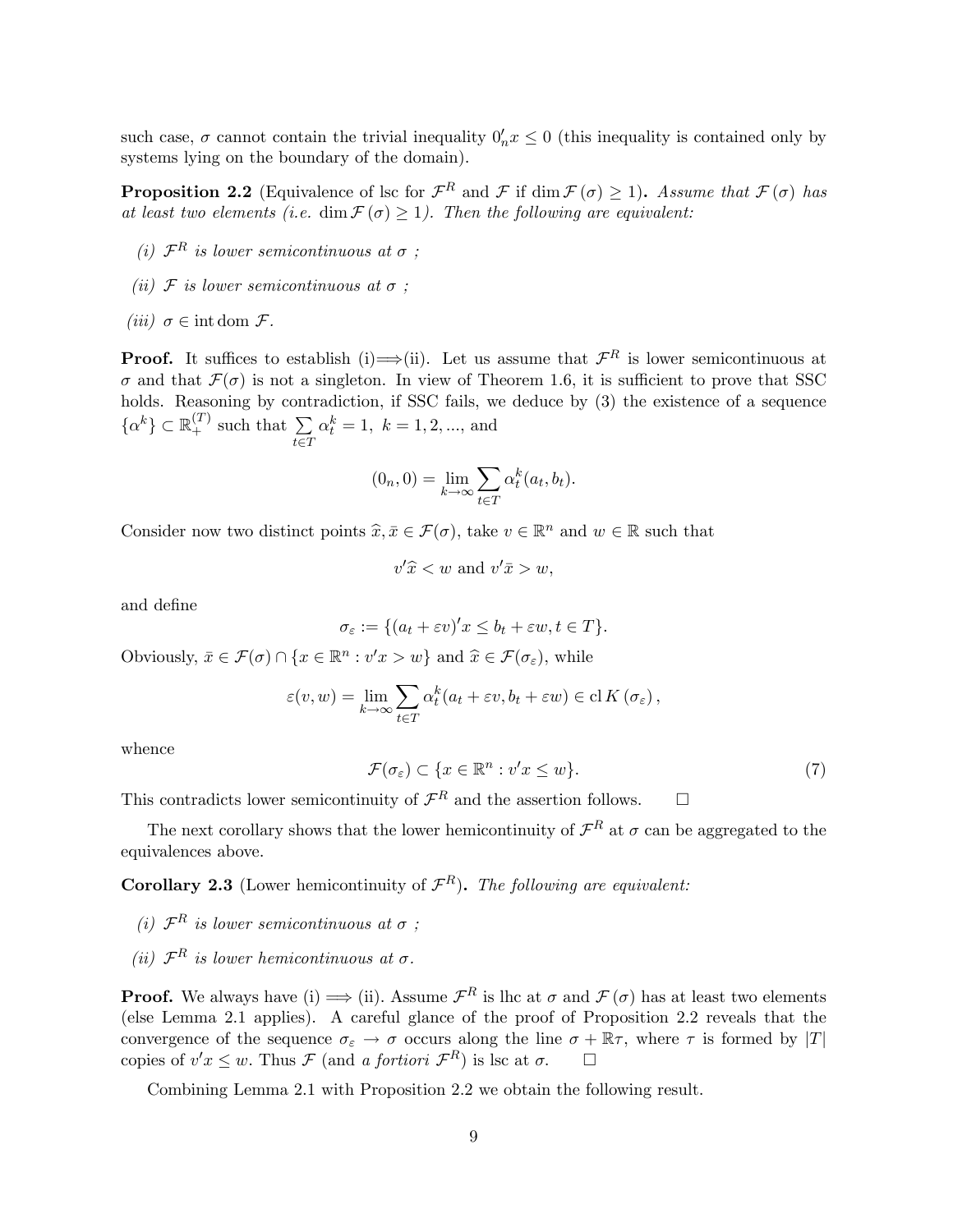**Corollary 2.4** (Characterization of lsc for  $\mathcal{F}^R$ ). The mapping  $\mathcal{F}^R$  is lower semicontinuous at  $\sigma \in \text{dom}\,\mathcal{F}$  if and only if either SSC holds or  $\mathcal{F}(\sigma)$  is a singleton.

The following lemma concerns LFM systems whose feasible set is not full-dimensional.

**Lemma 2.5** (LFM systems with dim  $\mathcal{F}(\sigma) < n$ ). Let  $\sigma \in \text{dom } \mathcal{F}$  be an LFM system. Then

$$
\dim \mathcal{F}(\sigma) < n \implies \sigma \in \text{bd} \operatorname{dom} \mathcal{F}
$$

Equivalently,  $\mathcal{F}(\sigma)$  is full-dimensional for any LFM system  $\sigma$  in int dom  $\mathcal{F}$ .

**Proof.** It is the result of combining [6, Theorem 5.9(iv) ] with the equivalence (i) $\Longleftrightarrow$ (iii) in Theorem 1.6. Theorem 1.6.

The next corollary shows that, in the bounded and the continuous settings, the lower semicontinuity of  $\mathcal{F}^R$  at  $\sigma$  implies that  $\mathcal{F}(\sigma)$  is either a singleton or a full-dimensional set.

**Corollary 2.6.** Let  $\sigma \in \text{dom } \mathcal{F}$  be either LFM or bounded. Then

 $\mathcal{F}^R$  is lsc at  $\sigma \Longrightarrow \dim \mathcal{F}(\sigma) \in \{0, n\}.$ 

**Proof.** Let  $\mathcal{F}^R$  be lower semicontinuous at  $\sigma$  and assume dim  $\mathcal{F}(\sigma) \geq 1$ . Then by Proposition 2.2 we get  $\sigma \in \text{int dom}\,\mathcal{F}$  and SSC is satisfied. If  $\sigma$  bounded, then strong Slater points belongs to int  $\mathcal{F}(\sigma)$  ([5, Proposition 1]), whence dim  $\mathcal{F}(\sigma) = n$ . If instead,  $\sigma$  is assumed LFM, then Lemma 2.5 applies vielding dim  $\mathcal{F}(\sigma) = n$ . then Lemma 2.5 applies yielding dim  $\mathcal{F}(\sigma) = n$ .

Example 2.7 (General setting). We have seen that

$$
SSC \Longrightarrow \dim \mathcal{F}(\sigma) = n
$$

if  $\sigma \in \Theta$  is either a LFM system or a bounded system. However this fails for general systems even for  $n = 1$ , as shown by the system  $\sigma = \{tx \leq 1, t \in \mathbb{R}\}\.$  Indeed, here 0 is a strong Slater point, while the feasible set is reduced to a singleton  $\mathcal{F}(\sigma) = \{0\}$ . Since  $K(\sigma') = K(\sigma)$  for any other system such that  $d(\sigma, \sigma') < 1$ , we have  $\mathcal{F}(\sigma') = \{0\}$  in this neighborhood and so dimensional stability at  $\sigma$  holds.

The following example shows that the chosen representation plays a crucial role in the study of stability. In particular, modifying the initial representation of a given feasible set, we can trivially fulfill with the conditions of Theorem 1.6.

*Example* 2.8 (Dependence on the representation). Let  $F \subsetneq \mathbb{R}^n$  be an arbitrary nonempty closed convex set. By the separation theorem, we can represent  $F$  by means of the system of inequalities  $\sigma_1 = \{a'_s x \le b_s, s \in S\}$  for some infinite set S and mappings  $a : S \to \mathbb{R}^n$  and  $b : S \to \mathbb{R}$ , in such a way that  $\mathcal{F}(\sigma_1) = F$ . We can further modify this representation by considering the equivalent one

$$
\sigma_2 = \left\{a'_s x \leq b_s + \frac{1}{k}, s \in S, k \in \mathbb{N}\right\}
$$

which never satisfies LFM (there is no active index at any feasible point). Setting  $T = S \times N$ ,  $t = (s, k), a_t = ka_s$ , and  $b_t = kb_s +1$  we can further consider the asymptotic representation  $\sigma_3 = \{a'_t x \le b_t, t \in T\}$ , which in addition satisfies SSC (any  $\overline{x} \in F$  is a strong Slater point of  $\sigma_3$ ). Observe that the cardinality of the sets of indices is the same for the three systems, so that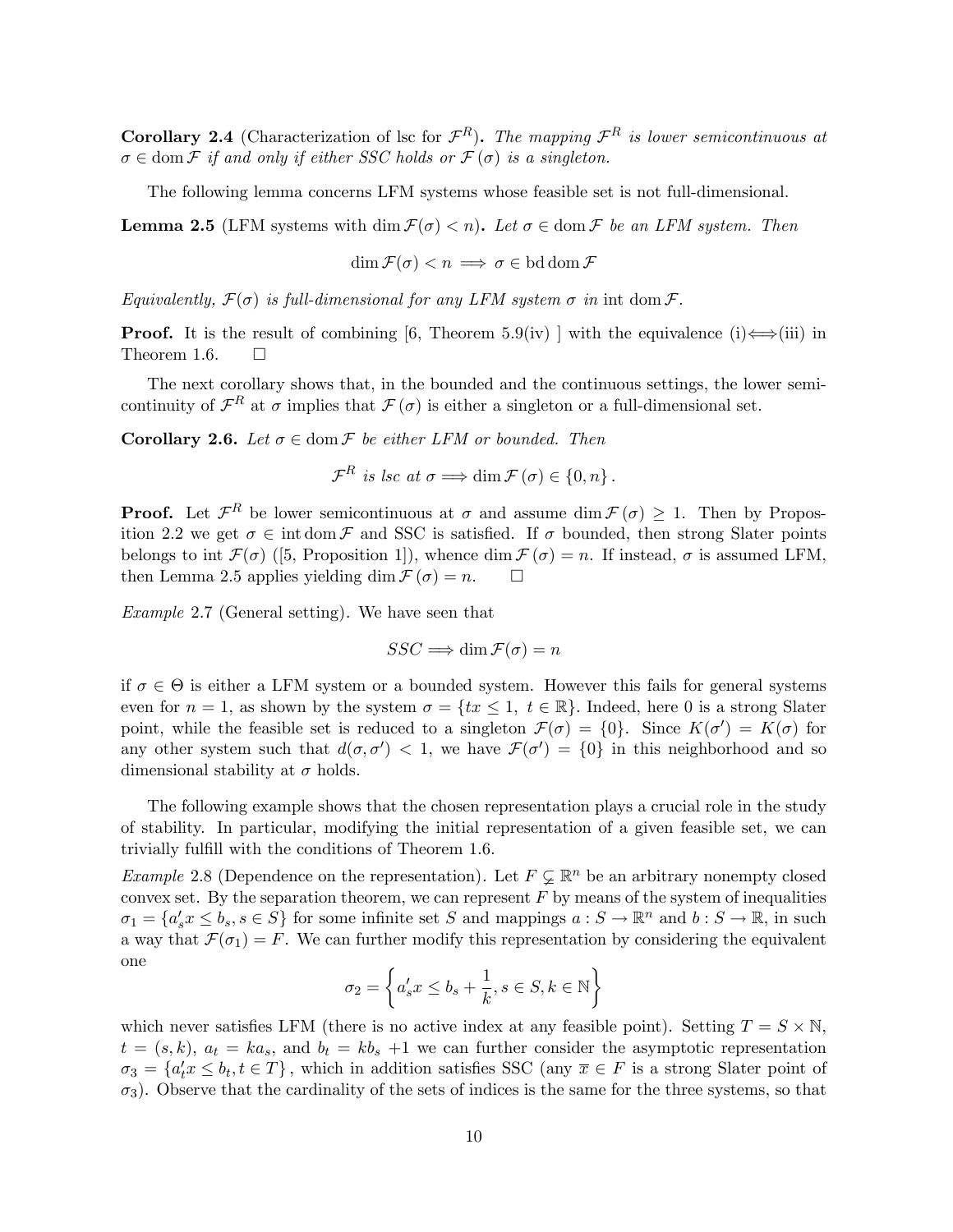they belong to the same parametric space  $\Theta$ .

Note also that  $\mathcal{F}^R$  is lsc at  $\sigma_3$  (in fact  $\mathcal{F}$  is constant around  $\sigma_3$ ) but  $\mathcal{F}^R$  is not necessarily lsc at  $\sigma_1$  and  $\sigma_2$ , despite the fact that  $\mathcal{F}(\sigma_i) = F$ ,  $i = 1, 2, 3$ . This shows that, in contrast to Corollary 2.6, for infinite systems  $\mathcal{F}^R$  can be lsc at  $\sigma$  and  $\sigma \in \text{int dom }\mathcal{F}$  independently of dim  $\mathcal{F}$  $(\sigma)$ . Observe also that  $\sigma_2$  and  $\sigma_3$  are never LFM, even though  $\sigma_1$  may enjoy this property.

The last result in this section applies to the continuous and finite settings.

**Theorem 2.9** (Continuous systems). Let  $\sigma \in \text{dom } \mathcal{F}$  be a continuous system without trivial inequalities. Then, the following statements are equivalent to each other:

(i)  $\mathcal{F}^R$  is dimensionally stable at  $\sigma$ .

(ii) SSC holds (or, equivalently,  $\sigma \in \text{int dom } \mathcal{F}$ ).

(*iii*) dim  $\mathcal{F}(\sigma) = n$ .

Moreover,  $\mathcal{F}^R$  is lsc at  $\sigma$  if and only if  $\dim \mathcal{F}(\sigma) \in \{0, n\}$ .

**Proof.** Let  $\sigma = \{a'_t x \le b_t, t \in T\}$ . Recall that, for continuous systems, Slater and strong Slater conditions coincide. Moreover, by [6, Corollary 5.9.1], for continuous systems without trivial inequalities, the Slater condition is equivalent to the full dimensionality of the feasible set; therefore (ii) and (iii) are equivalent. Moreover, the equivalence with (i) is a consequence of the fact that (ii) implies that SSC also holds for any system in a certain neighborhood of  $\sigma$ . The last assertion stems from Corollary 2.4.  $\Box$ 

Both assumptions on  $\sigma$  in Theorem 2.9 are essential for the equivalence of statements (i)-(iii) and also for the characterization of the lower semicontinuity of  $\mathcal{F}^R$  by means of dim  $\mathcal{F}(\sigma)$ , as the next two examples show.

Example 2.10. The system  $\sigma = \{tx \leq 0, t \in ]0, +\infty[\}$  does not contain the trivial inequality but it is not continuous  $(T = (0, +\infty))$  is not compact!). Since  $\mathcal{F}(\sigma) = [-\infty, 0], \mathcal{F}(\sigma)$  is full dimensional. Nevertheless, SSC fails and  $\mathcal{F}^R$  is not dimensionally stable at  $\sigma$ . In fact, on one hand  $0_2 \in \text{cl}([0, +\infty[\times \{0\})]$  and, on the other hand,  $\sigma = \lim_{\varepsilon \setminus 0} \sigma_{\varepsilon}$ , where

$$
\sigma_{\varepsilon} = \{ tx \le 0, \ t \in ]0, +\infty[ \setminus {\varepsilon} \}; -\varepsilon x \le 0, t = \varepsilon \},
$$

with  $\dim \mathcal{F}(\sigma_{\varepsilon}) = 0$  for all  $\varepsilon > 0$ . Moreover,  $\dim \mathcal{F}(\sigma) \in \{0, n\}$  although  $\mathcal{F}^R$  is not lsc at  $\sigma$ because  $\mathcal{F}(\sigma) \cap ]-\infty, 0 \neq \emptyset$  while  $\mathcal{F}(\sigma_{\varepsilon}) \cap ]-\infty, 0 \neq \emptyset$  for all  $\varepsilon > 0$ .

*Example* 2.11. Consider the finite (thus, continuous) system  $\sigma = \{x \le 0, 0x \le 0\}$ . We have again that  $\mathcal{F}(\sigma)$  has full dimension whereas SSC fails and  $\mathcal{F}^R$  is neither dimensionally stable nor lsc at  $\sigma$  (the argument is the same as in Example 2.10, it suffices to take  $\sigma_{\varepsilon} = \{x \le 0, -\varepsilon x \le 0\}$  for all  $\varepsilon > 0$ ).

## 3 Perturbing the right-hand side data

Along this section the parametric space is, in the general setting,  $\Theta_a = \{a\} \times \mathbb{R}^T$  (that can be identified to  $\mathbb{R}^T$  equipped with the topology induced by d, which describes the uniform convergence of real-valued functions on T. Similarly, the parametric space is  $\Theta_a = \ell^{\infty} (T, \mathbb{R})$  in the bounded setting and  $\Theta_a = \mathcal{C}(T, \mathbb{R})$  in the continuous one.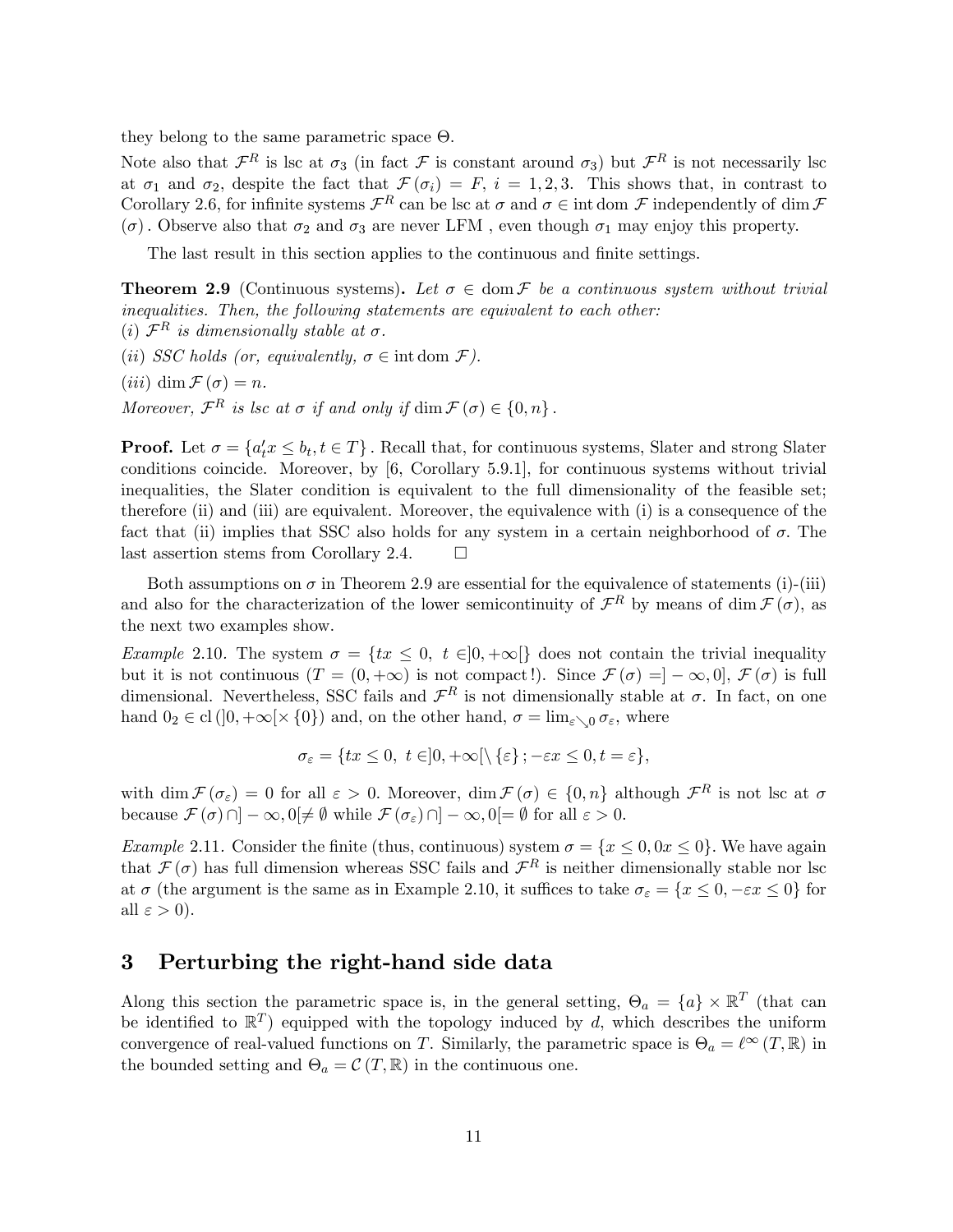The topological interior of dom  $\mathcal{F}_a$  in  $\Theta$ , int dom  $\mathcal{F}_a$ , is always empty (as int  $\Theta_a = \emptyset$ ) but its relative interior in  $\Theta_a$ , denoted by  $\text{int}_a \text{dom } \mathcal{F}_a$ , is certainly not since

$$
\operatorname{dom} \mathcal{F}_a + \{ f \in \Theta_a : \inf_{t \in T} f > 0 \} \subset \operatorname{int}_a \operatorname{dom} \mathcal{F}_a.
$$

Even more, in contrast with dom  $\mathcal F$  (which is neither open nor closed in  $\Theta$ ), dom  $\mathcal F_a$  can be open, closed or both, in  $\Theta_a$ , depending on T and a. The following proposition sheds light on the topological nature of dom  $\mathcal{F}_a$ .

**Proposition 3.1** (Properties of dom  $\mathcal{F}_a$ ). The following statements hold true:

(i) If dom  $\mathcal{F}_a = \Theta_a$ , then  $0_n \notin \text{conv}\{a_t, t \in T\}$ ; the converse holds whenever T is finite.

- (ii) dom  $\mathcal{F}_a$  is open in  $\Theta_a$  if and only if  $0_n \notin \text{cl}$  conv $\{a_t, t \in T\}$ .
- (iii) If T is finite, then dom  $\mathcal{F}_a$  is closed in  $\Theta_a$  for any  $a: T \to \mathbb{R}^n$ .

**Proof.** (i) Let  $\text{dom } \mathcal{F}_a = \Theta_a$ . Assume that  $0_n \in \text{conv } \{a_t, t \in T\}$ . Then,

$$
(0_n, -1) \in \text{conv}\{(a_t, -1), t \in T\},\
$$

so that  $\{a_t^{\prime}x \leq -1, t \in T\}$  is inconsistent, *i.e.*,  $b \equiv -1 \notin \text{dom } \mathcal{F}_a$  (contradiction).

Conversely, assume that T is finite and there exists  $b: T \to \mathbb{R}$  such that  $\{a_t^{\prime} x \leq b_t, t \in T\}$  is inconsistent. Then,

$$
(0_n, -1) \in \text{cone} \{ (a_t, b_t), t \in T; (0_n, 1) \}
$$

and there exists  $\lambda \in \mathbb{R}_+^{(T)}$  such that

$$
\sum_{t \in T} \lambda_t a_t = 0_n, \sum_{t \in T} \lambda_t b_t \le -1, \rho := \sum_{t \in T} \lambda_t > 0.
$$
\n
$$
(8)
$$

Then,  $\Sigma$  $t \in T$  $\rho^{-1} \lambda_t a_t = 0_n$ , so that  $0_n \in \text{conv}\{a_t, t \in T\}$ .

(ii) Let  $0_n \notin \text{cl} \text{ conv } \{a_t, t \in T\}$ . Then

 $0_{n+1} \notin \text{cl} \text{ conv } \{(a_t, b_t), t \in T\}$ 

for any  $b \in \Theta_a$ . This means that any consistent system  $\sigma = \{a'_t x \leq b_t, t \in T\}$  satisfies SSC, so F is lsc there and small perturbations of the RHS of  $\sigma$  preserve feasibility, *i.e.*  $\sigma \in \text{int}_a \text{dom } \mathcal{F}_a$ .

Conversely, if  $0_n \in \text{cl} \text{ conv } \{a_t, t \in T\}$ , then

$$
(0_n, -\varepsilon) \in \text{cl} \operatorname{conv}\left\{ (a_t, -\varepsilon), t \in T \right\}
$$

for all  $\varepsilon \geq 0$ . Taking  $\sigma_{\varepsilon} = \{a'_t x \leq -\varepsilon, t \in T\} \in \Theta_a$ ,  $\varepsilon \geq 0$ , we have  $\sigma_{\varepsilon} \to \sigma_0 := \{a'_t x \leq 0, t \in T\}$ as  $\varepsilon \searrow 0$ . Then  $\sigma_{\varepsilon} \notin \text{dom } \mathcal{F}_a$  for every  $\varepsilon > 0$ , because  $(0_n, -\varepsilon) \in \text{cl } K(\sigma_{\varepsilon})$ , whereas  $\sigma_0 \in \text{dom } \mathcal{F}_a$ , because  $0_n \in \mathcal{F}(\sigma_0)$ . Thus,  $\sigma_0 \notin \text{int}_a \text{dom } \mathcal{F}_a$ .

(iii) Assume that T is finite and let  $\sigma = \{a'_t x \leq b_t, t \in T\} \notin \text{dom}\,\mathcal{F}_a$ . Then,  $(0_n, -1) \in K(\sigma)$ , *i.e.*, there exists  $\lambda \in \mathbb{R}_+^{(T)}$  such that (8) holds. If  $d : T \to \mathbb{R}$  satisfies  $||d - b||_{\infty} < \frac{1}{\rho}$  $\frac{1}{\rho}$ , with  $\rho < \sum_{t \in T} \lambda_t$ , then

$$
\sum_{t \in T} \lambda_t d_t < \sum_{t \in T} \lambda_t \left( b_t + \frac{1}{\rho} \right) \le 0,
$$

so that  $\sigma' = \{a'_t x \leq d_t, t \in T\} \notin \text{dom}\,\mathcal{F}_a.$   $\Box$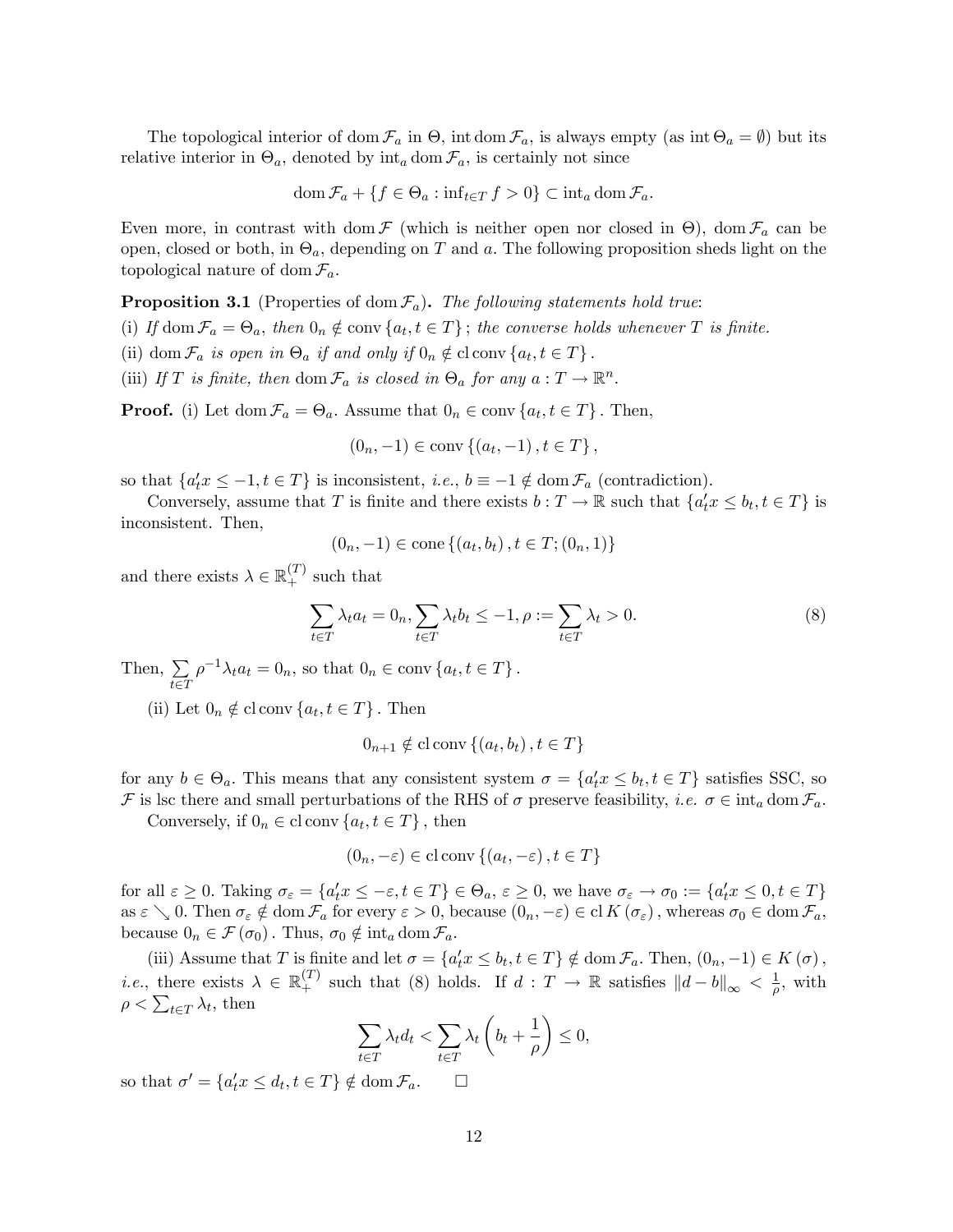**Corollary 3.2.** In the general setting,  $\text{dom } \mathcal{F}_a = \Theta_a$  if and only if T is finite and  $0_n \notin$ conv $\{a_t, t \in T\}$ .

**Proof.** The "if" part follows from Proposition 3.1 (i). So, we assume  $0_n \notin \text{conv}\{a_t, t \in T\}$ . Suppose also that T is infinite. Since  $||a_t|| \neq 0$  for all  $t \in T$ , we can choose a sequence  $\{t_k\}$  of non-repeated elements of T and a function  $b \in \mathbb{R}^T$  such that  $b_{t_k} = -k ||a_{t_k}||$  for all k. Since

$$
\frac{1}{k\|a_{t_k}\|} (a_{t_k}, b_{t_k}) \to (0_n, -1),
$$

 $\{a_t^{\prime} x \leq b_t, t \in T\}$  is inconsistent, *i.e.*,  $b \notin \text{dom } \mathcal{F}_a$  (contradiction).  $\Box$ 

By Proposition 3.1, dom  $\mathcal{F}_a$  is open and closed whenever T is a finite set and the polytope conv  $\{a_t, t \in T\}$  does not contain the origin. It is also open and closed when a is a constant nonzero mapping because, in that case, dom  $\mathcal{F}_a$  is the set of real valued mappings on T which are bounded from below. The latter example, with  $T$  infinite, shows that the converse of statement (iii) of Proposition 3.1 does not hold. Observe also that statement (iii) fails even for compact Hausdorff spaces:

Example 3.3. Let  $n = 1$  and  $T = [0, 1]$ . We associate with each  $\varepsilon \geq 0$  the system  $\sigma_{\varepsilon} =$  $tx \leq \varepsilon - \sqrt{t}, t \in [0, 1]$ . We have  $\sigma_{\varepsilon} \to \sigma_0$  as  $\varepsilon \searrow 0$ ,  $\sigma_0 \in \Theta_a \setminus \text{dom } \mathcal{F}_a$ , because

$$
(0,-1) = \lim_{t \searrow 0} \frac{1}{\sqrt{t}} \left( t, -\sqrt{t} \right) \in \mathrm{cl} K(\sigma_0),
$$

but  $\sigma_0 \notin \text{int}(\Theta_a \setminus \text{dom}\,\mathcal{F}_a)$  because, given  $\varepsilon > 0$ ,  $\varepsilon - \sqrt{t} + \frac{t}{4\varepsilon} = \left(\sqrt{\varepsilon} - \sqrt{\frac{t}{4\varepsilon}}\right)$  $4\varepsilon$  $\chi^2$  $\geq 0$  for all  $t \in \mathbb{R}$ implies that  $-\frac{1}{4\varepsilon}$  $\frac{1}{4\varepsilon} \in \mathcal{F}(\sigma_{\varepsilon})$ . Thus, dom  $\mathcal{F}_a$  is not closed.

Let us now assume that  $a: T \to \mathbb{R}^n$  is given. Since the proof of the equivalence between statements (i)-(vi) and (viii) in [6, Theorem 6.1] appeals to perturbations of the RHS exclusively, the following statements are equivalent to each other:

- 1. SSC holds ;
- 2.  $\mathcal{F}_a$  is lower semicontinuous at  $\sigma$ ;
- 3.  $\sigma \in \mathrm{int}_a \mathrm{dom}\, \mathcal{F}_a$ ;
- 4. dim  $\mathcal F$  is constant around  $\sigma$  in  $\Theta_a$ .

The following corollary asserts that the lower hemicontinuity of  $\mathcal{F}_a^R$  at  $\sigma$  can be aggregated to the above list of equivalences in the bounded and the continuous settings.

**Corollary 3.4** (Lower hemicontinuity of  $\mathcal{F}_a$ ). The following assertions are equivalent:

- (i)  $\mathcal{F}_a$  is lower semicontinuous at  $\sigma$ ;
- (ii)  $\mathcal{F}_a$  is lower hemicontinuous at  $\sigma$ .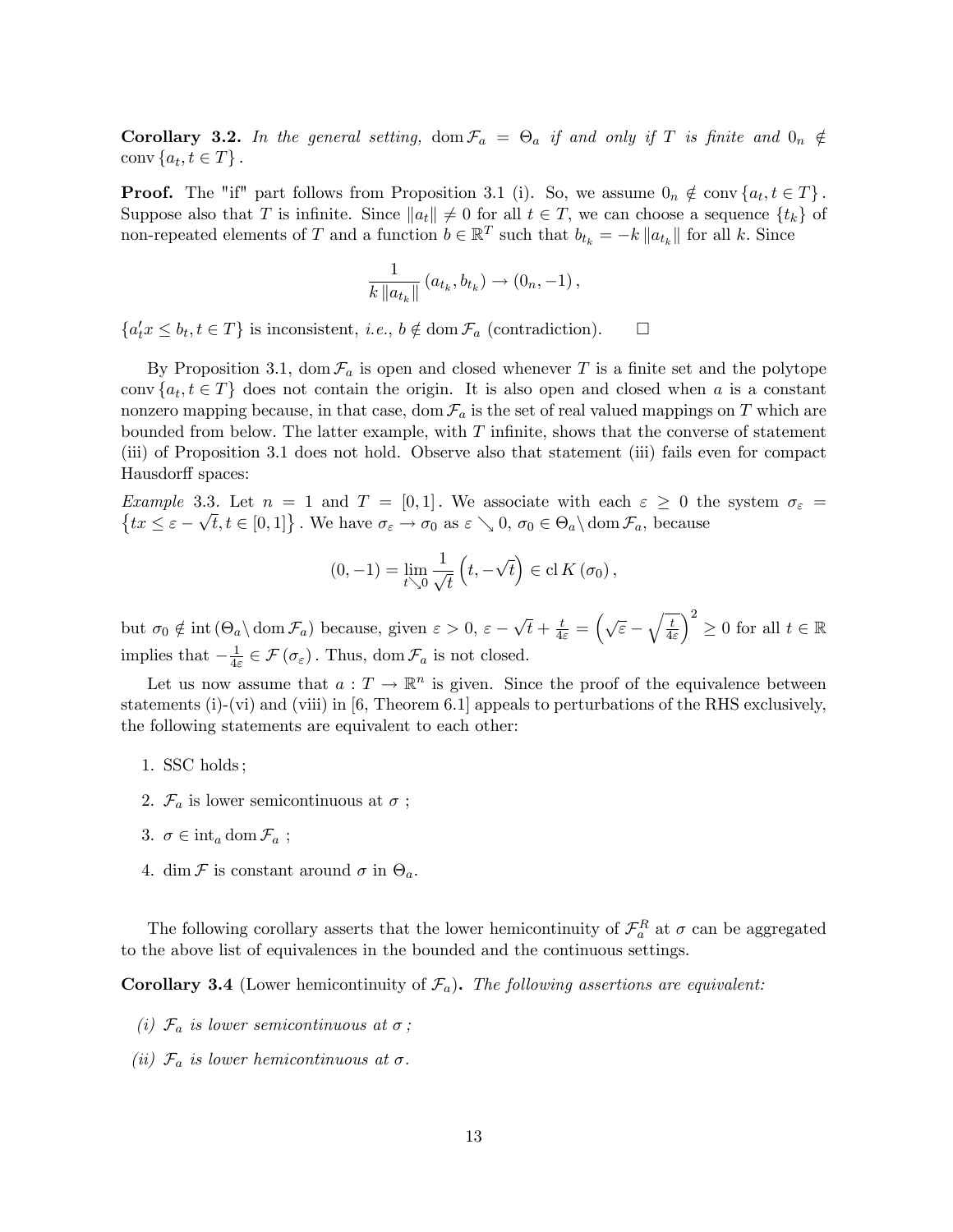**Proof.** The proof is essentially the same as in Corollary 1.7, taking  $b_t = 1$  for all  $t \in T$  and  $\tau = \{b_t, t \in T\}$ .  $\tau = \{b_t, t \in T\}$ .  $\Box$ 

We now study properties related to the results of Proposition 2.2 and Theorem 2.9 above, where only perturbations of the RHS are permitted. To this aim we denote by  $T_0$  the set of zeros of  $a, i.e.,$ 

$$
T_0 := \{ t \in T : a_t = 0_n \}.
$$

Let us first treat the trivial case  $T_0 = T$ . In this case we have  $\mathcal{F}_a(\sigma) = \mathbb{R}^n$  for all  $\sigma =$  $\{a'_t x \leq b_t, t \in T\}$  for which  $b_t \geq 0$  for all  $t \in T$ , and  $\mathcal{F}_a(\sigma) = \emptyset$  otherwise. Then  $\mathcal{F}_a^R$  is identically equal to  $\mathbb{R}^n$  on dom  $\mathcal{F}_a$ , thus it is obviously lsc everywhere.

Thus, we may assume  $T_0 \neq T$  from now on in this section.

**Proposition 3.5** (Lower semicontinuity of  $\mathcal{F}_a^R$ ). Let  $\sigma = \{a'_t x \leq b_t, t \in T\} \in \text{dom } \mathcal{F}_a$ . If either

$$
0_{n+1} \notin \text{cl} \operatorname{conv}\left\{(a_t, b_t), \ t \in T \backslash T_0\right\} \tag{9}
$$

:

or  $\mathcal{F}(\sigma)$  is a singleton set (i.e.  $|\mathcal{F}(\sigma)| = 1$ ), then  $\mathcal{F}_a^R$  is lsc at  $\sigma$ .

**Proof.** Condition (9) is equivalent to assert that the following subsystem of  $\sigma$  satisfies the SSC:

$$
\sigma_0 := \left\{ a_t' x \le b_t, t \in T \backslash T_0 \right\}
$$

Although the parametric spaces associated with  $\sigma$  and  $\sigma_0$  are different as the index sets are T and  $T\setminus T_0$ , respectively, no confusion is possible if we represent by the same symbol F the corresponding feasible set mappings, so that we write  $\mathcal{F}(\sigma_0) = \mathcal{F}(\sigma)$  as  $\sigma \in \text{dom } \mathcal{F}_a$ .

Assuming that (9) holds, we deduce from Corollary 2.4 that  $\mathcal{F}^R$  is lsc at  $\sigma$ . Let O be an open set such that  $\mathcal{F}(\sigma) \cap O \neq \emptyset$ . Then,  $\mathcal{F}(\sigma'_0) \cap O \neq \emptyset$  for any consistent system  $\sigma'_0$  sufficiently close to  $\sigma_0$ , in particular for those systems  $\sigma'_0$  of the form  $\{a'_t x \leq d_t, t \in T \setminus T_0\}$ . Let  $\varepsilon > 0$  be such that  $\mathcal{F}(\sigma'_0) \cap O \neq \emptyset$  for any system  $\sigma'_0 = \{a'_t x \leq d_t, t \in T \setminus T_0\}$  such that  $|d_t - b_t| < \varepsilon$  for all  $t \in T \backslash T_0$ . Now, consider a consistent system  $\sigma' = \{a_t^{\prime} x \leq d_t, t \in T\}$  such that  $|d_t - b_t| < \varepsilon$  for all  $t \in T$ . Since  $d_t \ge 0$  for all  $t \in T_0$ ,  $\mathcal{F}(\sigma') = \mathcal{F}(\sigma'_0)$ , so that  $\mathcal{F}(\sigma') \cap O \neq \emptyset$ . Thus,  $\mathcal{F}_a^R$  is lsc at  $\sigma$ . The argument for

$$
|\mathcal{F}(\sigma)| = 1 \Longrightarrow \mathcal{F}_a^R \text{ is lsc at } \sigma
$$

is the same as in Lemma 2.1.  $\square$ 

Observe that the first sufficient condition  $(9)$  in Proposition 3.5 is weaker that SSC (the latter precludes the existence of trivial inequalities) and independent from the second one, whose geometric meaning is that cl K  $(\sigma)$  contains a hyperplane, so that (9) does not characterize the lower semicontinuity of  $\mathcal{F}_a^R$  at  $\sigma$ . The next example shows that the latter property does not imply, in this context, that dim  $\mathcal{F}(\sigma) \in \{0, n\}$  even though the system  $\sigma$  is finite and has no trivial inequality; in other words, the "only if" part in the last statement of Theorem 2.9 is no longer true for RHS perturbations.

*Example* 3.6. Let  $n = 2$ ,  $T = \{1, 2, 3\}$ ,  $a_1 = (1, 0)$ ,  $a_2 = (0, 1)$ ,  $a_3 = -(0, 1)$ , and consider the finite system  $\sigma = \{x_1 \leq 0, x_2 \leq 0, -x_2 \leq 0\}$ . It follows readily that  $\mathcal{F}(\sigma) = (-\infty, 0] \times \{0\},$ whence dim  $\mathcal{F}(\sigma) \notin \{0,2\}$ . Obviously, dom  $\mathcal{F}_a^R = \{b \in \mathbb{R}^3 : b_2 + b_3 \ge 0\}$ . Take an arbitrary  $y \in \mathcal{F}(\sigma)$  and consider an open neighborhood of y of the form  $O = \{x \in \mathbb{R}^2 : ||x - y||_{\infty} < \rho\},$ with  $\rho > 0$ . Denote by U the Chebyshev open ball centered at  $0<sup>3</sup>$  with radius  $\varepsilon < \frac{\rho}{2}$  and take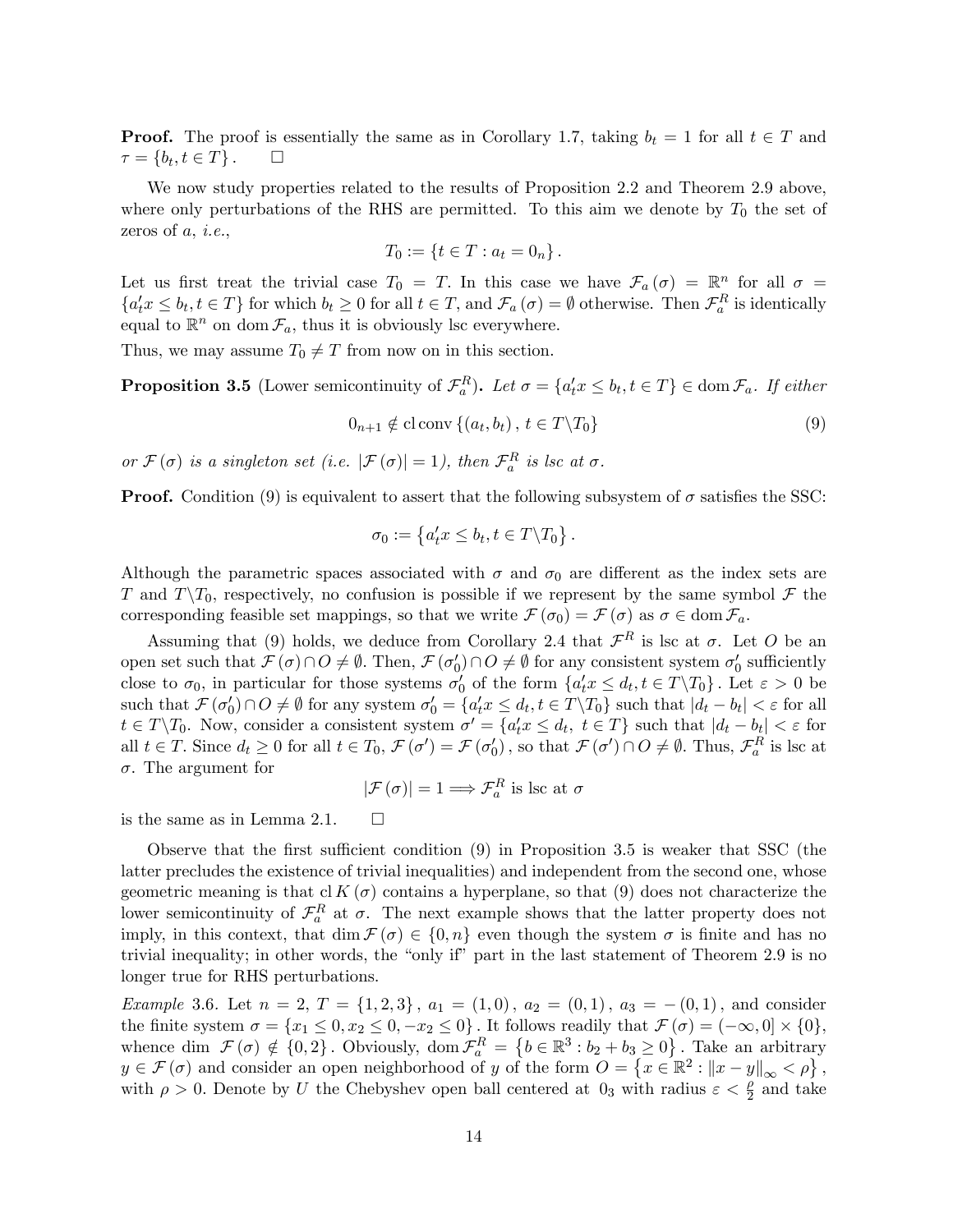an arbitrary  $b \in U$ . Take a point  $x = (x_1, x_2)$  such that  $x_1 = y_1 - \frac{\rho}{2}$  and  $x_2 \in [-b_3, b_2]$ . Then, an arbitrary  $v \in C$ . Take a point  $x = (x_1, x_2)$  such that  $x_1 = y_1 - \frac{1}{2}$  and  $x_2 \in [-\infty, \infty]$ . Then,<br>  $|x_1 - y_1| = \frac{\rho}{2} < \rho$ ,  $|x_2 - y_2| = |x_2| < \varepsilon < \rho$ ,  $x_1 \le -\frac{\rho}{2} < -\varepsilon \le b_1$ ,  $x_2 \le b_2$ , and  $-x_2 \le b_3$ . Thus, there exists some  $x \in O$  satisfying  $\{x_1 \leq b_1, x_2 \leq b_2, -x_2 \leq b_3\}$ . Since any point of  $\mathcal{F}_a^R(\sigma)$  is lower stable for  $\mathcal{F}_a^R$ , we conclude that  $\mathcal{F}_a^R$  is lsc at  $\sigma$ .

**Theorem 3.7** (Continuous systems). Let  $\sigma \in \text{dom } \mathcal{F}_a$  be a continuous system without trivial inequalities. Then, the following statements are equivalent to each other :

(i)  $\mathcal{F}_a^R$  is dimensionally stable at  $\sigma$ .

(ii) SSC holds (or, equivalently,  $\sigma \in \text{int}_a \text{dom } \mathcal{F}_a$ ).

(iii) dim  $\mathcal{F}(\sigma) = n$ .

Consequently, if  $\dim \mathcal{F}(\sigma) \in \{0, n\}$ , then  $\mathcal{F}_a^R$  is lsc at  $\sigma$ .

**Proof.** The proof of the equivalence between statements (i)-(iii) is identical to the one of Theorem 2.9 as only RHS perturbations have been considered.

Now assume that  $\dim \mathcal{F}(\sigma) \in \{0, n\}$ . If  $\dim \mathcal{F}(\sigma) = 0$  we conclude that  $\mathcal{F}^R$  is lsc at  $\sigma$  from Proposition 3.5. If, alternatively, dim  $\mathcal{F}(\sigma) = n$ , then  $\mathcal{F}^R$  is lsc at  $\sigma$  by Theorem 2.9 and, so,  $\mathcal{F}_a^R$  is lsc at  $\sigma$  as well.  $\Box$ 

The next two examples show that Theorem 3.7 fails when  $\sigma$  is either non-continuous or it contains trivial inequalities.

Example 3.8. Let  $n = 1, T = ]0, +\infty[$ ,  $a_t = t$  for all  $t \in T$ , and  $\sigma = \{tx \leq 0, t > 0\}$ , and unbounded system without trivial inequalities. Obviously,  $\mathcal{F}(\sigma) = ]-\infty, 0]$  and so dim  $\mathcal{F}(\sigma) = 1$ . We associate with each  $b \in \mathbb{R}^T$  the system  $\{tx \leq b_t, t > 0\}$ , whose feasible set is represented by  $\mathcal{F}(b)$ , so that  $\mathcal{F}(\sigma) = \mathcal{F}(0)$ , and let

$$
\alpha_b := \inf \left\{ \frac{b_t}{t} : t > 0 \right\} \in \mathbb{R} \cup \{-\infty\} .
$$

Then

$$
\mathcal{F}(b) = \begin{cases} ]-\infty, \alpha_b], & \text{if } \alpha_b > -\infty, \\ \emptyset, & \text{otherwise}, \end{cases}
$$

so that dom  $\mathcal{F}_a = \{b \in \mathbb{R}^T : \alpha_b > -\infty\}$  and dim  $\mathcal{F}(b) = 1$  for all  $b \in \text{dom } \mathcal{F}_a$ . Concerning our nominal system  $\sigma \in \text{dom } \mathcal{F}_a$ , (i) and (iii) hold while (ii) fails. We consider now the sequence  $\left\{b^k\right\}\subset\mathbb{R}^T$  such that

$$
b_t^k = \begin{cases} -\frac{1}{\sqrt{k}}, & \text{if } t = \frac{1}{k}, \\ 0, & \text{otherwise.} \end{cases}
$$

We have  $\mathcal{F}(b^k) = ]-\infty, -\sqrt{k}]$  for all k, so that Liminf  $\mathcal{F}(b^k) = \emptyset$ . Thus, the last statement in Theorem 3.7 fails because  $b^k \to 0$  whereas  $\mathcal{F}(0) \nsubseteq \text{Limit } \mathcal{F}(b^k)$ .

Example 3.9. Let  $n = 1, T = [-1, 1], a_t = t$  for all  $t \in T$ , and the continuous system  $\sigma =$  $\{tx \leq |t|, t \in [-1,1]\}\$ , which contains the trivial inequality. Statement (iii) holds as  $\mathcal{F}(\sigma) =$  $[-1, 1]$ , but (i) and (ii) fail. To see this, we associate with  $\varepsilon > 0$  the perturbed system  $\sigma_{\varepsilon}$  which results from replacing the RHS coefficient |t| by 0 whenever  $|t| < \varepsilon$ . Obviously,  $\mathcal{F}(\sigma_{\varepsilon}) = \{0\}$  for all  $\varepsilon > 0$  and  $\sigma_{\varepsilon} \to \sigma$ , so that  $\mathcal{F}_a^R$  is not dimensionally stable. Moreover,  $\mathcal{F}_a^R$  is not lsc at  $\sigma$  even though dim  $\mathcal{F}(\sigma) \in \{0, n\}$ .

**Proposition 3.10** (Finite systems). If T is finite, then  $\mathcal{F}_a^R$  is lsc at any  $\sigma \in \text{dom } \mathcal{F}_a$ .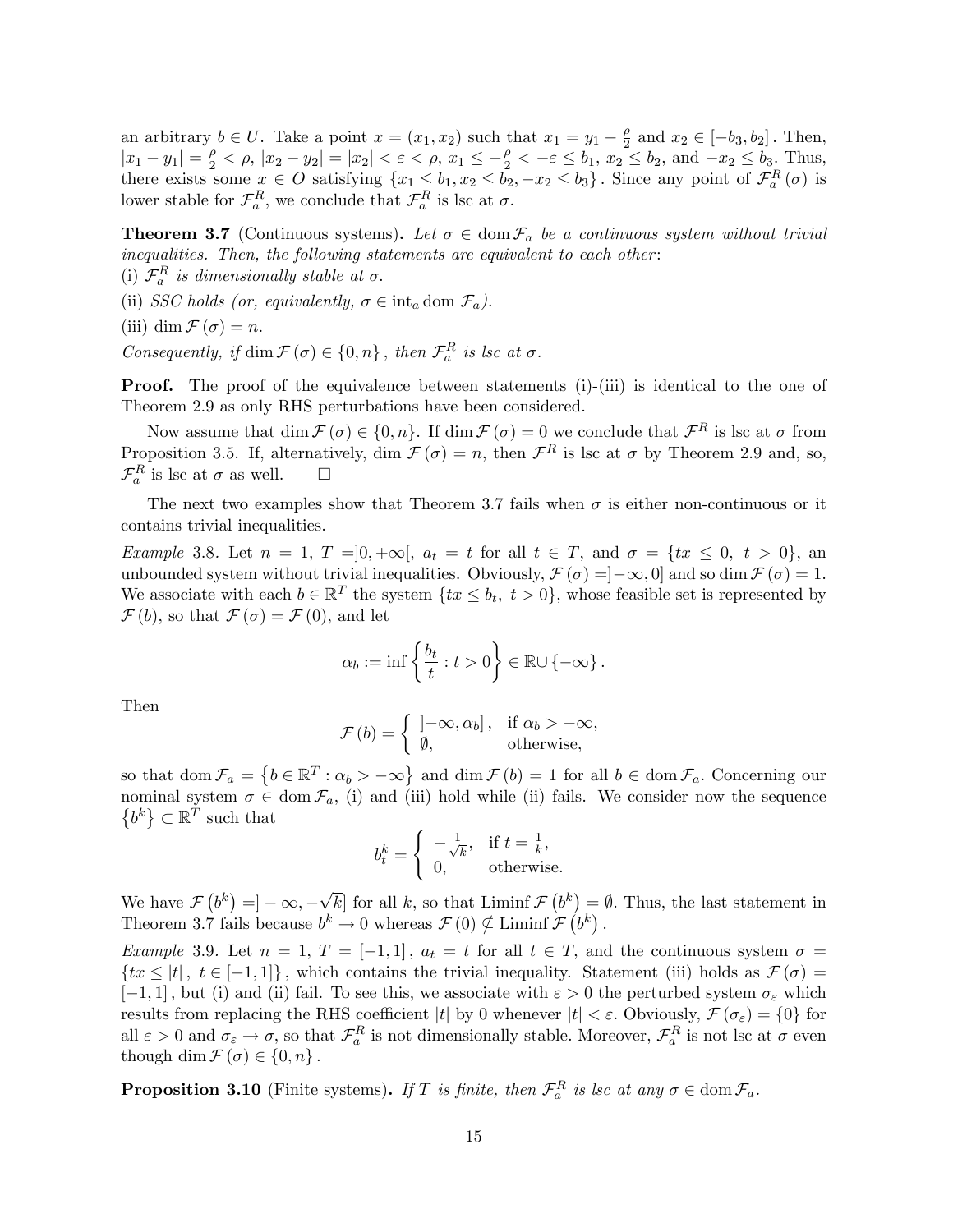**Proof.** Let  $\sigma = \{a'_t x \leq b_t, t \in T\}$ , where T is finite. We can suppose that

$$
T_0 := \{ t \in T : a_t = 0_n \} = \emptyset
$$

since otherwise, according to the proof of Proposition 3.5,  $\mathcal{F}_a^R$  is lsc at any  $\sigma = \{a_t^{\prime} x \leq b_t, t \in T\}$ if and only if  $\mathcal{F}_a^R$  is lsc at the subsystem  $\sigma_0 := \{a'_t x \leq b_t, t \in T \backslash T_0\}$ .

If  $\dim \mathcal{F}(\sigma) = n$ , then  $\mathcal{F}_a^R$  is lsc at  $\sigma$  by Theorem 3.7 (we have assumed that  $T_0 = \emptyset$ , and so,  $\sigma$  does not contain the trivial inequality). Suppose now that dim  $\mathcal{F}(\sigma) < n$ , and take an element  $\bar{x}$  in the relative interior of  $\mathcal{F}(\sigma)$ , i.e.,  $\bar{x} \in \text{rint }\mathcal{F}(\sigma)$ . We have that (see [6, Theorem 5.9(iii)])

aff 
$$
\mathcal{F}(\sigma) = \{u \in \mathbb{R}^n : a_t' u = b_t \ \forall t \in T_{\bar{x}}\} =: E
$$
,

where, as usual  $T_{\bar{x}}$  is the set of active indices for  $\bar{x}$ . We shall write  $E_0$  for the parallel vector subspace  $E_0 = \{u : a_t^{\prime} u = 0 \,\forall t \in T_{\bar{x}}\}$ , and we shall decompose any element  $x \in \mathbb{R}^n$  in the form  $x = x^{\perp} + x^{E_0}$ , with  $x^{E_0} \in E_0$  and  $x^{\perp}$  in the subspace orthogonal to  $E_0$ , *i.e.*  $x^{\perp}$  belongs to the subspace spanned by  $\{a_t, t \in T_{\bar{x}}\}$ . Now take a sequence  $\{\sigma_k\}$  in dom  $\mathcal{F}_a$ 

$$
\sigma_k = \left\{ a_t' x \le b_t^k, t \in T \right\} \to \sigma,
$$

*i.e.* a sequence  $\{b^k\} \subset \mathbb{R}^T$  converging to  $b \in \mathbb{R}^T$ , and let  $y_k \in \mathcal{F}(\sigma_k)$ . Finally, set  $x_k = y_k^{\perp} + \bar{x}^{E_0}$ . We want to prove that  $x_k \to \overline{x}$ . To show convergence, first of all let us prove that the sequence  ${x_k}$  is bounded, in other words, that  ${y_k^{\perp}}$  is bounded. Take any  $t_0 \in T_{\bar{x}}$ . Then the inequality  $-a'_{t_0}x \leq -b_{t_0}$  is a consequence of the system  $\sigma = \{a'_t x \leq b_t, t \in T\}$  and this implies that there are non-negative scalars  $\lambda_t$ ,  $t \in T$ , and  $\mu$  such that

$$
-(a_{t_0}, b_{t_0}) = \sum_{t \in T} \lambda_t(a_t, b_t) + \mu(0_n, 1),
$$

i.e.

$$
-(a_{t_0}, b_{t_0}) = \sum_{t \in T \setminus \{t_0\}} \frac{\lambda_t}{1 + \lambda_{t_0}} (a_t, b_t) + \frac{\mu}{1 + \lambda_{t_0}} (0_n, 1).
$$

By defining  $\alpha_t := \frac{\lambda_t}{1 + \lambda_{t_0}}, t \in T \setminus \{t_0\}$ , and  $\nu := \frac{\mu}{1 + \lambda_{t_0}}$  $\frac{\mu}{1+\lambda_{t_0}},$  we write

$$
-(a_{t_0}, b_{t_0}) = \sum_{t \in T \setminus \{t_0\}} \alpha_t(a_t, b_t) + \nu(0_n, 1),
$$

and multiplying by  $(\overline{x}, -1)$  yields  $\alpha_t = 0$  for all  $t \in T \backslash T_{\overline{x}}$  and therefore,

$$
a_{t_0} = -\sum_{t \in T_{\overline{x}}, \ t \neq t_0} \alpha_t a_t.
$$

Thus

$$
-\sum_{t\in T_{\overline{x}},\ t\neq t_0}\alpha_t b_t^k\leq a_{t_0}'y_k^\perp\leq b_{t_0}^k,
$$

from which we conclude that  $\{a'_{t_0}y_k^{\perp}\}\$ is a bounded sequence, for every  $t_0 \in T_{\bar{x}}$ . But since  $y_k^{\perp}$ is in the orthogonal of  $E_0$ , this implies that the sequence  $\{y_k^{\perp}\}\$ is bounded. So, let z be one of the cluster points of  $x_k$ . Since  $a_t^{\prime} x_k = a_t^{\prime} y_k \leq b_t^k$  for all  $t \in T_{\overline{x}}$ , then  $a_t^{\prime} z \leq b_t$  for all  $t \in T_{\overline{x}}$ . This means that  $\bar{x} - z \in (E_0^{\perp})^{\circ}$ , but on the other hand by definition  $\bar{x} - x_k \in E_0^{\perp}$  and thus  $\bar{x} - z \in E_0^{\perp}$ , and so  $z - \bar{x} = 0_n$ , and as it happens for every cluster point of the sequence  $\{x_k\}$ we conclude that  $x_k \to \bar{x}$ . Now observe that  $x_k \in \mathcal{F}(\sigma_k)$ , eventually, since for all  $t \notin T_{\bar{x}}$  it is  $a'_t\overline{x} < b_t$  and thus  $a'_t x_k < b_t^k$ . This concludes this part of the proof, since it shows that every point in the relative interior of  $\mathcal{F}(\sigma)$  is lower stable.  $\Box$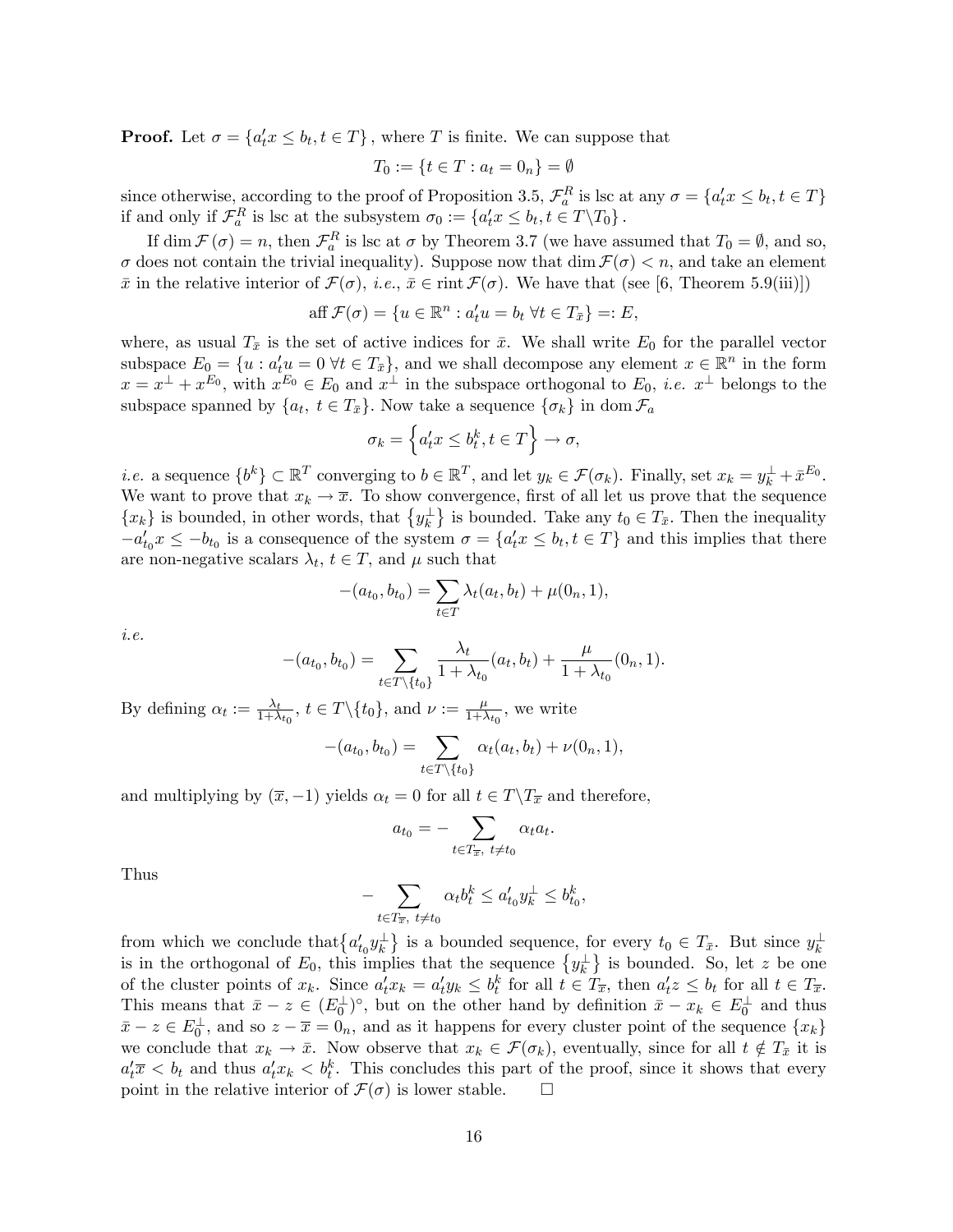#### 4 Perturbing the left-hand side data

In this section the parametric space is  $\Theta_b = (\mathbb{R}^n)^T \times \{b\}$  (that we identify with  $(\mathbb{R}^n)^T$ ) in the general setting,  $\Theta_b = \ell^{\infty} (T, \mathbb{R}^n)$  in the bounded setting, and  $\Theta_b = \mathcal{C} (T, \mathbb{R}^n)$  in the continuous setting, always equipped with the topology of the uniform convergence on the functions from  $T$ to  $\mathbb{R}^n$ . We have again that  $\text{dom }\mathcal{F}_b \neq \emptyset$ , int  $\text{dom }\mathcal{F}_b = \emptyset$  (as int  $\Theta_b = \emptyset$ ) but its interior in  $\Theta_b$ , say  $\int_{b}$  dom  $\mathcal{F}_{b}$ , is non-empty because

$$
\left\{a_t' x \le b_t, t \in T\right\} \in \operatorname{int}_b \operatorname{dom} \mathcal{F}_b
$$

for all  $b \in \Theta_b$  whenever  $0_n \notin \text{cl}$  conv $\{a_t, t \in T\}$  (as the latter condition guarantees that SSC holds). The next result shows that, in this context, dom  $\mathcal{F}_b$  can be open, closed or both, in  $\Theta_b$ , depending on  $T$  and  $b$ .

**Proposition 4.1** (Properties of dom  $\mathcal{F}_b$ ). The following statements hold true:

(i) dom  $\mathcal{F}_b = \Theta_b$  if and only if  $b_t \geq 0$  for all  $t \in T$ .

(ii) dom  $\mathcal{F}_b$  is an open proper subset of  $\Theta_b$  if and only if  $\sup_{t\in T} b_t < 0$ .

(iii) dom  $\mathcal{F}_b$  is closed in  $\Theta_b$  if and only if dom  $\mathcal{F}_b = \Theta_b$ .

**Proof.** (i) If  $b_t \ge 0$  for all  $t \in T$ , then  $0_n \in \mathcal{F}(\sigma)$  for all  $\sigma = \{a_t^{\prime} x \le b_t, t \in T\}$ , so that dom  $\mathcal{F}_b$ is the whole space  $\Theta_b$ . Conversely, if  $\text{dom } \mathcal{F}_b = \Theta_b$ , the system  $\{0'_n x \leq b_t, t \in T\}$  is consistent, so that  $b_t \geq 0$  for all  $t \in T$ .

(ii) Assume that  $\sup_{t\in\mathcal{T}} b_t < 0$ . Let  $\delta > 0$  be such that  $b_t \leq -\delta$  for all  $t \in \mathcal{T}$ . Taking some  $a \in \Theta_b$ vanishing at some  $t \in T$ , we get the inconsistent system  $\{a_t^{\prime} x \leq b_t, t \in T\}$ , *i.e.*  $(a_t, b_t) \notin \text{dom } \mathcal{F}_b$ , so that dom  $\mathcal{F}_b$  is a proper subset of  $\Theta_b$ .

Consider now an arbitrary feasible system

$$
\sigma = \left\{ a_t' x \le b_t, t \in T \right\} \in \text{dom}\,\mathcal{F}_b.
$$

Since

$$
(0_n, -1) \notin
$$
 cl  $K(\sigma) =$  cl cone  $\{(a_t, b_t), t \in T; (0_n, 1)\},$ 

by the separation theorem there exist  $v \in \mathbb{R}^n$  and  $w \in \mathbb{R}$  such that

$$
(v, w) \neq (0_n, 0), w > 0 \text{ and } a'_t v + b_t w \geq 0 \ \forall t \in T.
$$
 (10)

Taking  $y = w^{-1}v$ , we have

$$
a_t' y - \delta \ge a_t' y + b_t \ge 0 \text{ for all } t \in T.
$$

So, if  $x \in \mathcal{F}(\sigma)$ ,  $x - y$  is a strong Slater point for  $\sigma$ . Since SSC holds,  $\sigma \in \text{int dom }\mathcal{F}$  and so  $\sigma \in \mathrm{int}_b \mathrm{dom}\, \mathcal{F}_b.$ 

We now assume that dom  $\mathcal{F}_b$  is an open proper subset of  $\Theta_b$ . By (i), we can take some  $t_2 \in T$ such that  $b_{t_2} < 0$ . Arguing by contradiction, let us assume that  $\sup_{t \in T} b_t \geq 0$ . Then for any  $\varepsilon > 0$  such that  $b_{t_2} < -\varepsilon$ , there exist  $t_{\varepsilon} \in T$  such that  $b_{t_{\varepsilon}} > -\varepsilon$ . Now, take an arbitrary vector  $u \in \mathbb{R}^n \setminus \{0_n\}$  and consider the systems  $\sigma_{\varepsilon} = ((b_t + \varepsilon)u, b_t)$ , with  $\varepsilon \geq 0$ , and feasible set

$$
\mathcal{F}_b((b_t + \varepsilon)u) = \{(b_t + \varepsilon) u'x \leq b_t, t \in T\}.
$$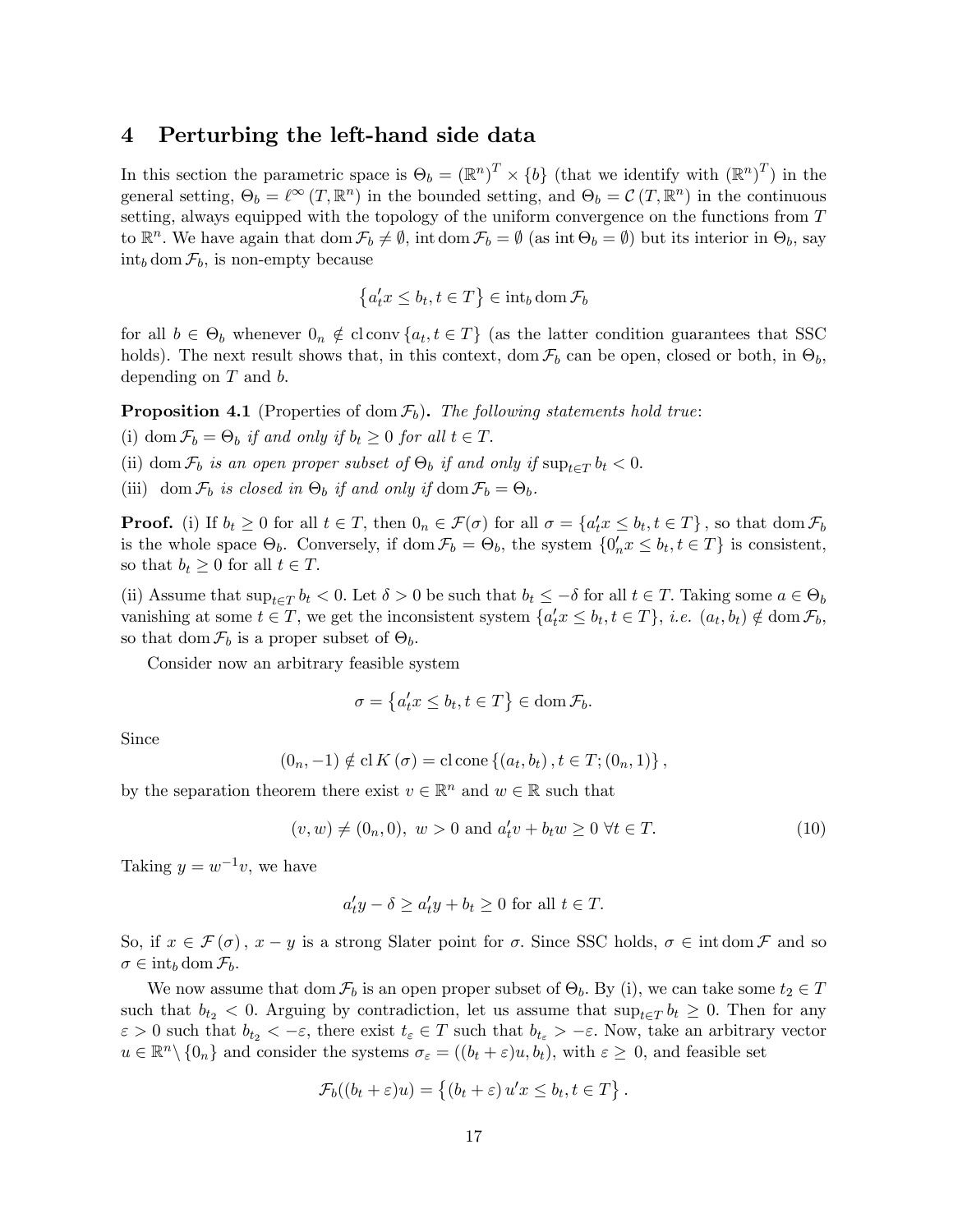We have  $\sigma_0 \in \text{dom } \mathcal{F}_b$  because

$$
(0_n, -1) \notin \mathrm{cl} K(\sigma_0) \subset \mathrm{cone} \{ \pm (u, 1), (0_n, 1) \}.
$$

We also have  $\sigma_{\varepsilon} \notin \text{dom } \mathcal{F}_b$  because  $b_{t_{\varepsilon}} + \varepsilon > 0$  and  $b_{t_2} + \varepsilon < 0$  imply that

$$
(b_{t_{\varepsilon}}+\varepsilon)((b_{t_{2}}+\varepsilon)u,b_{t_{2}})-(b_{t_{2}}+\varepsilon)((b_{t_{\varepsilon}}+\varepsilon)u,b_{t_{\varepsilon}}) = \varepsilon(0_{n},b_{t_{2}}-b_{t_{\varepsilon}}) \in K(\sigma_{\varepsilon}),
$$

with  $b_{t_2} - b_{t_\varepsilon} < 0$ . Since  $\sigma_{\varepsilon} \to \sigma_0$ ,  $\sigma_{\varepsilon} \notin \text{dom } \mathcal{F}_b$  for all  $\varepsilon$  such that  $b_{t_2} < -\varepsilon$ , and  $\sigma_0 \in \text{dom } \mathcal{F}_b$ , we conclude that dom  $\mathcal{F}_b$  is not open, and this is a contradiction.

(iii) The "if" part is obvious. For the "only if" part, let us assume that dom  $\mathcal{F}_b$  is a proper subset of  $\Theta_b$  and show that dom  $\mathcal{F}_b$  is not closed. By (i), there exists  $s \in T$  with  $b_s < 0$ . Define for  $\varepsilon \geq 0$  the function  $a^{\varepsilon}: T \to \mathbb{R}^n$  such that  $a^{\varepsilon}_t = (\varepsilon + |b_t - b_s|, 0, ..., 0) \in \mathbb{R}^n$  and the system  $\sigma_{\varepsilon} := \{ (a_{t}^{\varepsilon})'x \leq b_{t}, t \in T \}.$  Observe that  $a^{\varepsilon} \in \ell^{\infty}(T, \mathbb{R}^{n})$  (respectively,  $a^{\varepsilon} \in C(T, \mathbb{R}^{n})$ ) whenever  $b \in \ell^{\infty}(T,\mathbb{R})$  (respectively,  $b \in C(T,\mathbb{R})$ ), so that  $\sigma_{\varepsilon} \in \Theta_b$  for all  $\varepsilon \geq 0$  in all three settings. In particular, given  $\varepsilon > 0$ , a simple calculation shows that

$$
\inf_{z \in \mathbb{R}} \frac{z}{\varepsilon + |z - b_s|} = \min \left\{ \frac{b_s}{\varepsilon}, -1 \right\},\,
$$

so that

$$
x_{\varepsilon} := \left(\min\left\{\frac{b_s}{\varepsilon}, -1\right\}, 0, ..., 0\right) \in \mathcal{F}\left(\sigma_{\varepsilon}\right).
$$

Then  $\{\sigma_{\varepsilon}\}_{{\varepsilon}\in]0,+\infty[} \subset \text{dom}\,\mathcal{F}_b$ , with  $\sigma_{\varepsilon} \to \sigma_0$  as  ${\varepsilon} \searrow 0$  and

$$
\sigma_0 = \{x = (x_1, \dots, x_n) \in \mathbb{R}^n : |b_t - b_s| \ x_1 \le b_t, t \in T\} \notin \text{dom}\,\mathcal{F}_b
$$

because  $b_s < 0$ . Thus dom  $\mathcal{F}_b$  is not closed.  $\square$ 

According to Proposition 4.1, if T is finite and  $b: T \to \mathbb{R}$ , then dom  $\mathcal{F}_b$  is open in  $\Theta_b$  if and only if the images of b are either all negative or all non-negative numbers.

**Theorem 4.2** (Basic equivalences for  $\mathcal{F}_b$ ). Assume  $0_n \notin \mathcal{F}_b(\sigma)$  (thus  $b_s < 0$  for some  $s \in T$ ). Then the following assertions are equivalent:

- (i)  $\mathcal{F}_b$  is lower semicontinuous at  $\sigma$  and  $\sigma \in \text{dom}\, \mathcal{F}_b$ ;
- (ii)  $\mathcal{F}_b$  is lower hemicontinuous at  $\sigma$  and  $\sigma \in \text{dom } \mathcal{F}_b$ ;
- $(iii) \ \sigma \in \mathrm{int}_b \, \mathrm{dom} \, \mathcal{F}_b$ ;
- (iv)  $\sigma \in \text{int dom}\,\mathcal{F}$ ;
- (v)  $\sigma$  satisfies SSC.

**Proof.** By Theorem 1.6 we have  $(v) \iff (iv) \implies (i)$ , while we obviously have  $(i) \implies (ii)$ and (iv)  $\implies$  (iii). It suffices to establish that each one of conditions (ii) and (iii) yields (v). To this end, let  $\sigma = \{a_t^t x \le b_t, t \in T\} \in \text{dom } \mathcal{F}_b$  be such that  $0_n \notin \mathcal{F}_b(\sigma)$  and assume that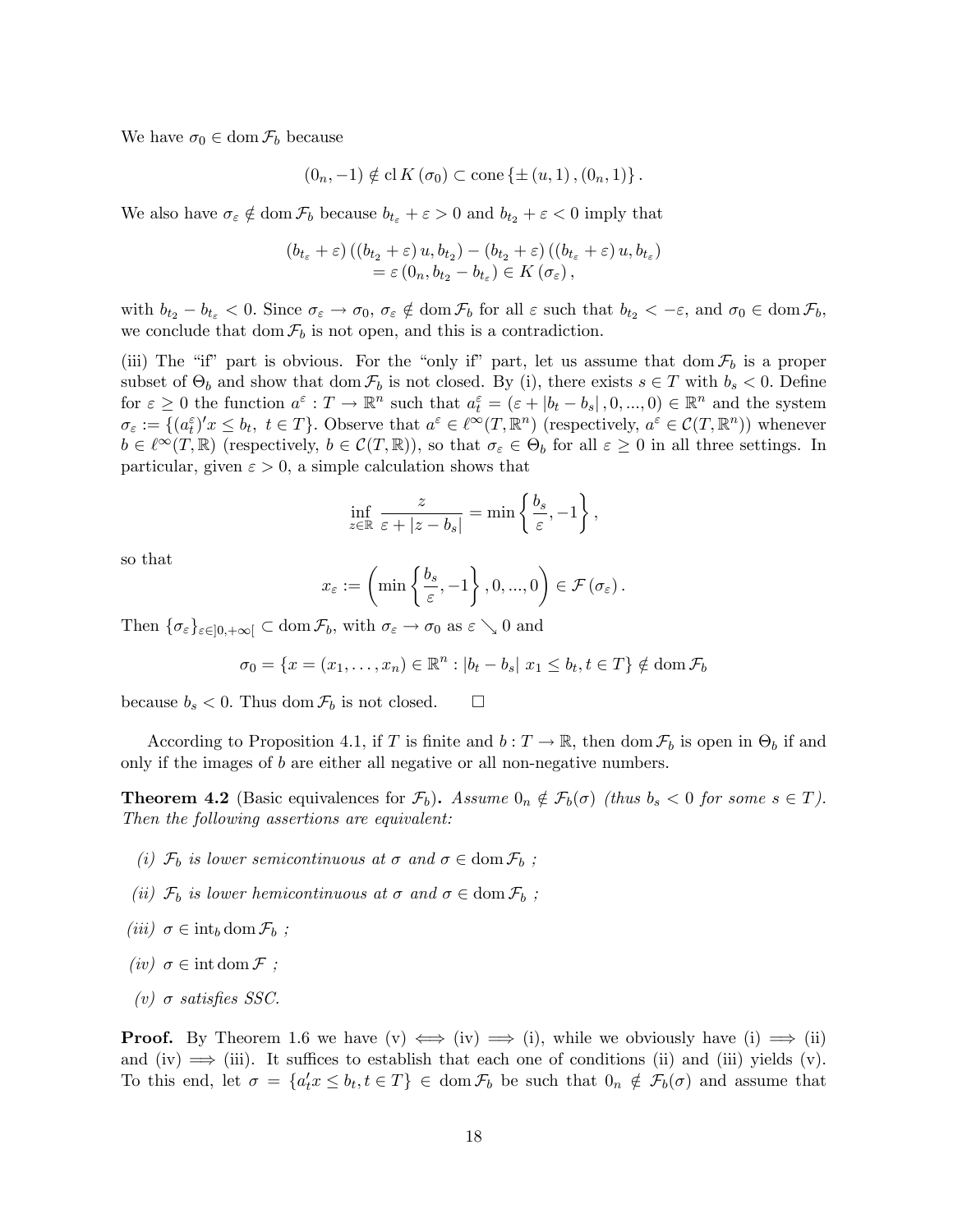SSC fails, *i.e.*  $0_{n+1} \in \text{cl} \text{ conv } \{(a_t, b_t), t \in T\}$ . Then there exists a sequence  $\{y_k\}_{k=0}^R$  belonging to conv  $\{(a_t, b_t), t \in T\}$  such that  $y_k \to (0_n, 0)$ . For each  $k \in \mathbb{N}$  there exists  $\lambda^k \in \mathbb{R}_+^{(T)}$  such that

$$
\sum_{t \in T} \lambda_t^k (a_t, b_t) = y_k \text{ and } \sum_{t \in T} \lambda_t^k = 1.
$$
\n(11)

Let  $s \in T$  be such that  $b_s < 0$  and set for  $\varepsilon \in ]0,1[$ 

$$
\sigma_{\varepsilon} = \{ (a_t - \varepsilon a_s)' \, x \le b_t, \ t \in T \}.
$$

Note that  $d(\sigma_{\varepsilon}, \sigma) = \varepsilon |a_{s}|$ , thus  $\sigma_{\varepsilon} \to \sigma$  as  $\varepsilon \searrow 0$ . Note also that  $\sigma_{\varepsilon}$ , for  $\varepsilon > 0$ , lies in the line  $\sigma + \mathbb{R}\tau$  where  $\tau = \{a'_s x \leq 0, t \in T\}$ , *i.e.* the coefficients of  $\tau$  consist on repeating  $(a_s, 0)$  |T| times. (The reader should be aware of a slight abuse of notation here, since formally  $\tau \in \Theta \setminus \Theta_b$ . Nevertheless,  $\Theta_b$  has an affine structure, and the line  $\sigma + \mathbb{R}\tau$  is included in  $\Theta_b$ .) Thus assuming either (ii) or (iii) we deduce that  $\sigma_{\varepsilon} \in \text{dom } \mathcal{F}_{b}$  for  $\varepsilon > 0$  sufficiently small. On the other hand, a simple algebraic computation shows that

$$
\lim_{k \to \infty} \left\{ \sum_{t \in T \setminus \{s\}} (1 - \varepsilon) \lambda_t^k (a_t - \varepsilon a_s, b_t) + \left[ \varepsilon + (1 - \varepsilon) \lambda_s^k \right] ((1 - \varepsilon) a_s, b_s) \right\} \n= \lim_{k \to \infty} \left\{ (1 - \varepsilon) y_k + \varepsilon (0_n, b_s) \right\} = \varepsilon (0_n, b_s).
$$
\n(12)

Therefore, (12) yields that

$$
(0_n,-1)\in\operatorname{cl} K\left(\sigma_\varepsilon\right)
$$

and  $\sigma_{\varepsilon} \notin \text{dom } \mathcal{F}_b$ , a contradiction. This shows that (ii)  $\Longrightarrow$  (v) and (iii)  $\Longrightarrow$  (v), and the result follows follows.

The next example shows that, in general, none of the conditions (i)-(iv) of the previous theorem implies (v), even though  $\sigma$  is a finite system without trivial inequalities.

Example 4.3. The finite system  $\sigma = \{x \leq 0, -x \leq 0\}$  does not satisfy SSC. Nevertheless,  $\mathcal{F}(\sigma') = \{0\}$  for all  $\sigma' \in \Theta_b$  such that  $d(\sigma', \sigma) < 1$ , *i.e.*,  $\mathcal{F}$  is constant around  $\sigma$  in  $\Theta_b$ , so that  $\mathcal{F}_b$  is lsc at  $\sigma$ , dim  $\mathcal F$  is constant around  $\sigma$  in  $\Theta_b$ , and  $\sigma \in \text{int}_b \text{ dom }\mathcal{F}_b$ .

The forthcoming Example 4.4 shows that the condition  $\sigma \in \text{int}_b \text{dom } \mathcal{F}_b$  in Theorem 4.2 cannot be relaxed to  $\sigma \in \text{dom } \mathcal{F}_b$ . Nevertheless, statement (ii) in forthcoming Proposition 4.5 shows that it is possible to replace  $0_n \notin \mathcal{F}(\sigma)$  with the weaker condition that  $\mathcal{F}(\sigma) \neq \{0_n\}$ whenever  $\mathcal{F}_b^R$  is lsc at  $\sigma$ .

Example 4.4. Let  $n = 1, T = \{1, 2\}, b = (1, -1) \in \mathbb{R}^2$ , and consider the following systems:

$$
\sigma_{\varepsilon} = \{(1+\varepsilon)x \le 1, (\varepsilon - 1)x \le -1\}, \ \varepsilon \ge 0.
$$

We have  $\mathcal{F}(\sigma_0) = \{1\}$  while  $\sigma_{\varepsilon} \notin \text{dom } \mathcal{F}_b$  for all  $\varepsilon$  such that  $0 < \varepsilon < 1$ . Since  $\sigma_{\varepsilon} \to \sigma_0$  as  $\varepsilon \setminus 0$ , we get  $\sigma_0 \in \text{dom } \mathcal{F}_b \setminus \text{int}_b \text{dom } \mathcal{F}_b$ , so that  $\mathcal{F}_b$  is not lsc at  $\sigma_0$ . Let O be an open set such that  $\mathcal{F}(\sigma_0) \cap O \neq \emptyset$ , *i.e.*,  $1 \in O$ . Any perturbed system  $\sigma' \in \Theta_b$  can be written in the form  $\sigma' = \{a_1x \leq 1, a_2x \leq -1\}$  for some  $a_1, a_2 \in \mathbb{R}$ , with  $\sigma' \in \text{dom } \mathcal{F}_b$  if and only if either  $a_2 < 0$ and  $a_1 + a_2 \leq 0$  or  $a_2 > 0$  and  $a_1 + a_2 \geq 0$ . Let  $\sigma' \in \text{dom } \mathcal{F}_b$  be such that  $d(\sigma', \sigma_0) < \frac{1}{2}$  $\frac{1}{2}$ . Then  $a_1 > 0, a_2 < 0, -\frac{1}{a_2}$  $\frac{1}{a_2} \leq \frac{1}{a_1}$  $\frac{1}{a_1}$ , and  $\mathcal{F}(\sigma') = \left[-\frac{1}{a_2}\right]$  $\frac{1}{a_2}, \frac{1}{a_1}$  $a_1$ | Observing that

$$
\sigma' \to \sigma_0 \Longrightarrow (a_1, a_2) \to (1, -1) \Longrightarrow (-1/a_2, 1/a_1) \to (1, 1) \in O^2,
$$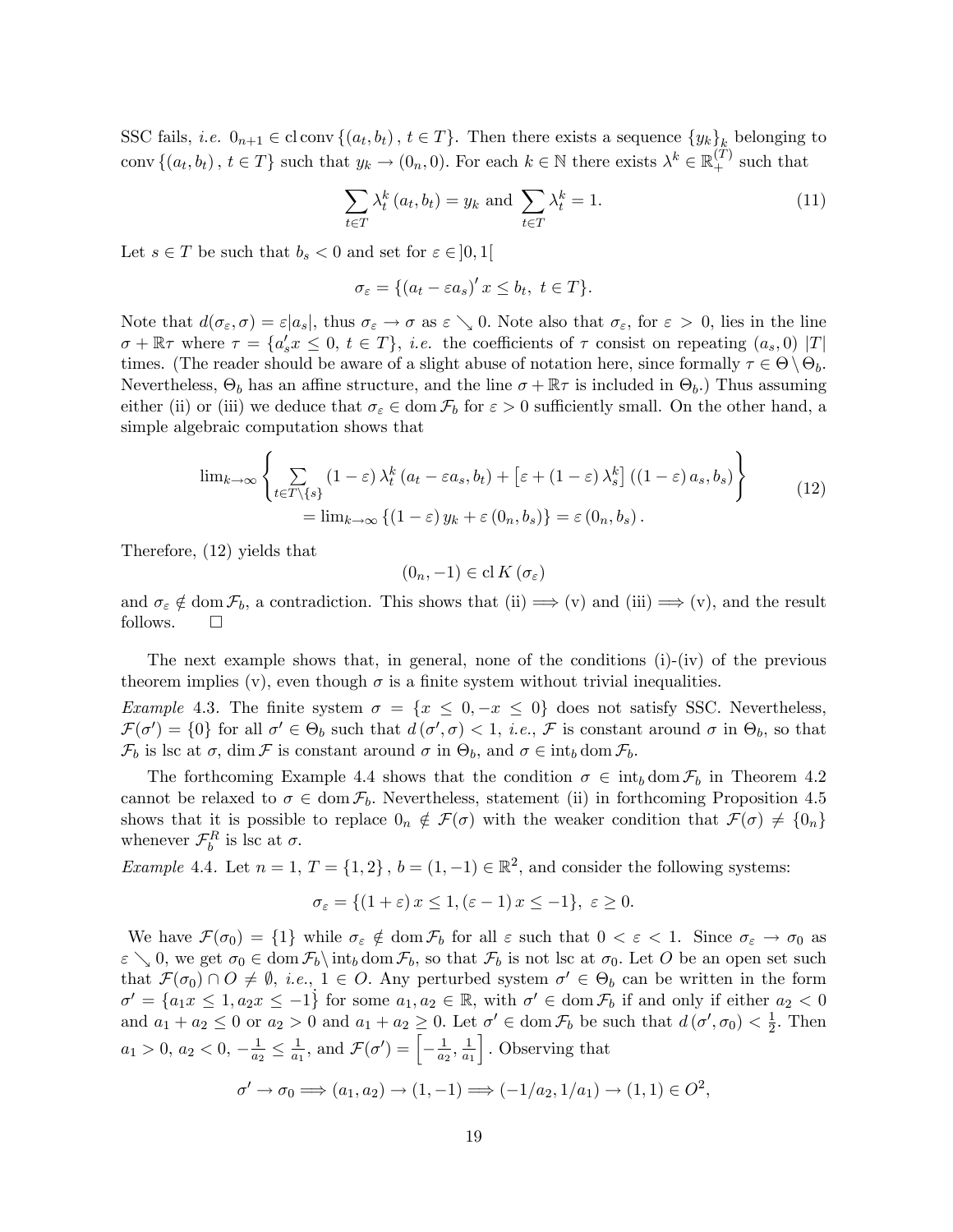a continuity argument yields that  $\mathcal{F}(\sigma') = \left[-\frac{1}{a_1}\right]$  $\frac{1}{a_2}, \frac{1}{a_1}$  $\overline{a_1}$  $\Big\} \subset O$  for  $\sigma'$  sufficiently close to  $\sigma_0$ . Thus,  $\mathcal{F}_{b}^{R}$  is lower semicontinuous at  $\sigma_0$ ,  $\sigma_0 \in \text{dom } \mathcal{F}_{b}$  and  $0_n \notin \mathcal{F}(\sigma)$ , but  $\sigma_0$  does not satisfy SSC.

We are now ready to state the following result.

**Proposition 4.5** (Lower semicontinuity of  $\mathcal{F}_b^R$ ). Given  $\sigma \in \text{dom } \mathcal{F}_b$ , the following statements are true:

(i) If either  $\sigma$  satisfies SSC or  $\mathcal{F}(\sigma)$  is a singleton, then  $\mathcal{F}_{b}^{R}$  is lsc at  $\sigma$ .

(ii) If  $\mathcal{F}_b^R$  is lsc at  $\sigma \in \text{int}_b \text{ dom } \mathcal{F}_b$  and  $\mathcal{F}(\sigma) \neq \{0_n\}$ , then  $\sigma$  satisfies SSC.

(iii) If  $\mathcal{F}_b^R$  is lsc at  $\sigma$  and  $\mathcal{F}(\sigma)$  is neither a singleton nor a subset of a ray, then  $\sigma$  satisfies SSC.

**Proof.** Let  $\sigma = \{a_t^{\prime} x \leq b_t, t \in T\} \in \text{dom } \mathcal{F}_b$ .

- (i) The proof is the same as in Lemma 2.1 and Corollary 2.4.
- (ii) Since  $\mathcal{F}(\sigma) \neq \{0_n\}$ , we can take  $x^0 \in \mathcal{F}(\sigma) \setminus \{0_n\}$  and an open set O defined by

$$
O := \{ x \in \mathbb{R}^n : u'x > \alpha \},\
$$

with  $u \neq 0_n, \alpha > 0$ , such that

$$
x^0 \in \mathcal{F}(\sigma) \cap O.
$$

Reasoning by contradiction, if  $\sigma$  has no Strong Slater point, the following implication holds for every  $\varepsilon > 0$ :

$$
(a_t + \varepsilon u)'x \le b_t, \ t \in T \Longrightarrow u'x \le 0. \tag{13}
$$

If  $\varepsilon > 0$  is small enough,  $\sigma \in \text{int}_b$  dom  $\mathcal{F}_b$  entails that the perturbed system

$$
\sigma_{\varepsilon} := \{(a_t + \varepsilon u)'x \le b_t, \ t \in T\}
$$

is certainly consistent, but  $\mathcal{F}(\sigma_{\varepsilon}) \cap O = \emptyset$  by (13), and this contradicts the assumed lower semicontinuity of  $\mathcal{F}_b^R$  at  $\sigma$ .

(iii) If SSC fails,  $0_{n+1} \in \text{cl} \text{ conv } \{(a_t, b_t), t \in T\}$ , and there must exist a sequence  $\{\lambda^r\} \subset \mathbb{R}_+^{(T)}$ + such that

$$
\lim_{r \to \infty} \sum_{t \in T} \lambda_t^r (a_t, b_t) = 0_{n+1} \text{ and } \sum_{t \in T} \lambda_t^r = 1.
$$

If  $\mathcal{F}(\sigma)$  is neither a singleton set nor a subset of a ray, then there exist  $x^0, x^1 \in C$  and  $u \in \mathbb{R}^n$ such that

$$
u'x^0 > 0 \ge u'x^1.
$$

Then, for any  $\varepsilon > 0$  the system

$$
\sigma_{\varepsilon} := \{(a_t + \varepsilon u)'x \le b_t, \ t \in T\}
$$

is consistent since  $x^1 \in \mathcal{F}(\sigma_{\varepsilon})$ , and  $\sigma_{\varepsilon} \to \sigma$  as  $\varepsilon \searrow 0$ . It is also obvious that

$$
\lim_{r \to \infty} \sum_{t \in T} \lambda_t^r (a_t + \varepsilon u, b_t) = \varepsilon(u, 0),
$$

and by Farkas lemma,  $u'x \leq 0$  is a consequence of  $\sigma_{\varepsilon}$ , precluding the lower semicontinuity of  $\mathcal{F}_b^R$  at  $\sigma$  (take the open set  $U := \{x \in \mathbb{R}^n : u'x > 0\}$ ).  $\Box$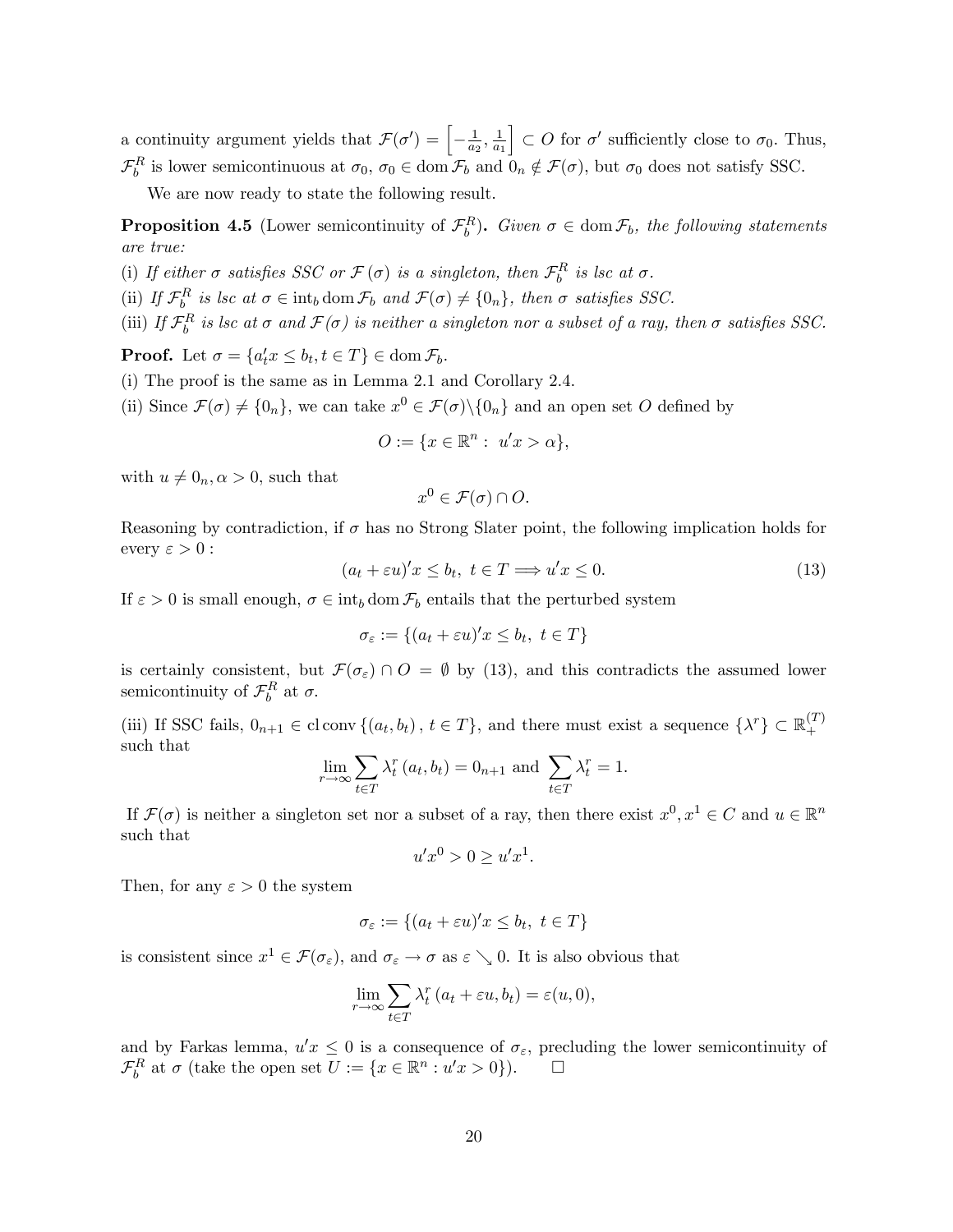Remark 4.6 (Lower hemicontinuity of  $\mathcal{F}_b$ ). The proof of the previous proposition reveals that lower hemicontinuity can replace lower semicontinuity in conditions (ii) and (iii).

Example 4.4 shows that we cannot replace the assumption  $\sigma \in \text{int}_b$  dom  $\mathcal{F}_b$  by  $\sigma \in \text{dom } \mathcal{F}_b$ in Proposition 4.5(ii). The next examples show that none of the remaining assumptions is superfluous.

Example 4.7. Consider the systems in one variable

$$
\sigma_{\varepsilon} = \{(t - \varepsilon)x \le 0, \ t \in ]0, 1] \}, \varepsilon \ge 0.
$$

We have  $\sigma_0 \in \text{int}_b \text{dom } \mathcal{F}_b$ , because  $\text{dom } \mathcal{F}_b = \Theta_b$ , and  $\mathcal{F}(\sigma_0) = ]-\infty, 0] \neq \{0\}$ , but  $\sigma_0$  has no Strong Slater point. Moreover,  $\mathcal{F}(\sigma_{\varepsilon}) = \{0\}$ , for all  $\varepsilon > 0$ , so that  $\mathcal{F}_{b}$  and  $\mathcal{F}_{b}^{R}$  are neither lsc nor dimensionally stable at  $\sigma_0$ .

Example 4.8. Consider now the system, once more in one variable,

$$
\sigma = \{tx \le 1, \ t \in \mathbb{R} \backslash \{0\}; 0x \le 0\}.
$$

Since  $\mathcal{F}(\sigma') = \{0\}$  for any system  $\sigma' \in \text{dom } \mathcal{F}_b = \Theta_b$  such that  $d(\sigma, \sigma') < +\infty$ , we have  $\sigma \in \text{int}_b \text{ dom}\,\mathcal{F}_b$ , and lower semicontinuity and dimensional stability of  $\mathcal{F}_b$  and  $\mathcal{F}_b^R$  at  $\sigma$  are fulfilled, despite the fact that SSC fails. So, the additional conditions guaranteeing that  $\mathcal{F}_b^R$  lsc at  $\sigma$  implies SSC in Proposition 4.5, statements (ii) and (iii), are not superfluous neither.

Remark 4.9. From theorem 4.2 and Proposition 4.5(i), it is easy to see that, if  $\sigma \in \text{int}_b \text{dom } \mathcal{F}_b$ and  $0_n \notin \mathcal{F}(\sigma)$ , then  $\mathcal{F}_{b}^{R}$  is lsc at  $\sigma$ . Therefore, the sufficient condition for SSC in Theorem 4.2 is stronger than the one in Proposition 4.5 (ii), but this fact cannot be easily proved directly. These conditions are not equivalent (consider  $\sigma = \{x \le 0\}$ ), and the first one is also sufficient for  $\mathcal{F}_{b}^{R}$  to be lsc at  $\sigma$  according to Proposition 4.5.

**Theorem 4.10** (Continuous systems). Let  $\sigma \in \text{dom } \mathcal{F}_b$  be a continuous system without trivial inequalities such that  $0_n \notin \mathcal{F}(\sigma)$ . Then, the following statements are equivalent to each other:

- (i)  $\mathcal{F}_b^R$  is dimensionally stable at  $\sigma$ ;
- (ii) SSC holds (or, equivalently,  $\sigma \in \text{int}_b \text{dom } \mathcal{F}_b$ );
- (iii) dim  $\mathcal{F}(\sigma) = n$ .

Moreover, any of these properties implies that  $\mathcal{F}_b^R$  is lsc at  $\sigma$ .

**Proof.** Let  $\sigma = \{a'_t x \le b_t, t \in T\}$  satisfy the assumptions. The equivalence claimed in (ii),

$$
SSC \Longleftrightarrow \sigma \in \mathrm{int}_b \mathrm{dom}\, \mathcal{F}_b,
$$

follows from Theorem 4.2. The equivalence (ii) $\Longleftrightarrow$ (iii) comes from [6, Corollary 5.9.1].

(i)  $\Longrightarrow$  (ii) Assume that  $\sigma$  does not satisfy SSC, *i.e.*, that dim  $\mathcal{F}(\sigma) < n$ . Since  $(0_n, -1) \notin$ cl  $K(\sigma)$ , by the separation theorem, there exists  $v \in \mathbb{R}^n$  and  $w \in \mathbb{R}$  such that (10) holds. Since  $0_n \notin \mathcal{F}(\sigma)$ , *i.e.*,  $b \notin \mathbb{R}^T_+$ , we have  $v \neq 0_n$  (otherwise  $b_t \geq 0$  for all  $t \in T$ ). Consider the continuous systems

$$
\sigma_{\varepsilon} = \{(a_t + \varepsilon v)' x \le b_t, \ t \in T\}, \ \varepsilon > 0.
$$

Obviously,  $\sigma_{\varepsilon} \to \sigma$  as  $\varepsilon \to 0$ . If  $0_{n+1} \in \text{conv}\{(a_t + \varepsilon v, b_t), t \in T\}$ , there will exist  $\lambda \in \mathbb{R}_+^{(T)}$  such that

$$
\sum_{t \in T} \lambda_t \left( a_t + \varepsilon v, b_t \right) = 0_{n+1} \tag{14}
$$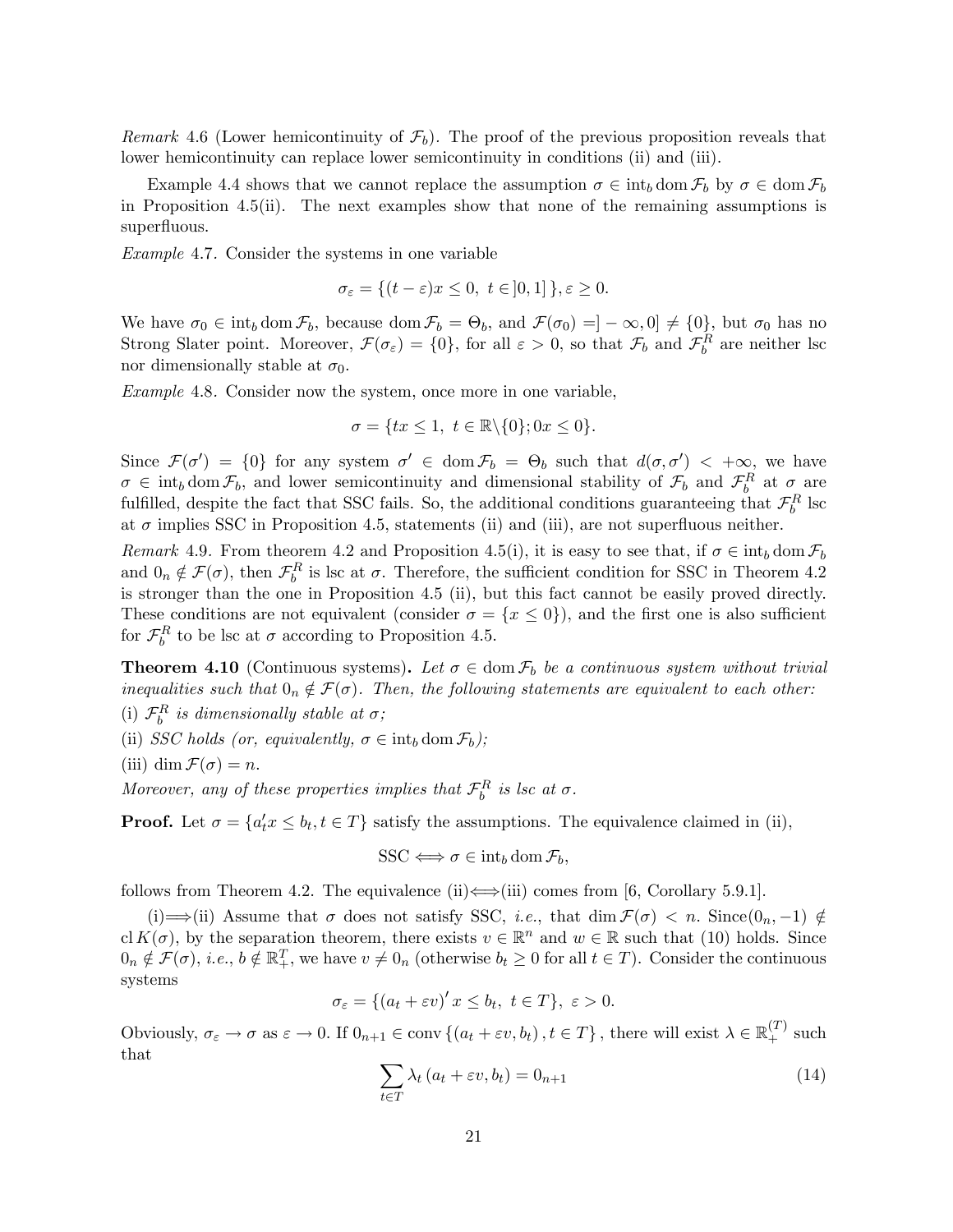and  $\sum$  $t \in T$  $\lambda_t = 1$ . Multiplying both members of (14) by  $(v, w)$  one gets the following contradiction:

$$
0 = \sum_{t \in T} \lambda_t \left( a'_t v + \varepsilon ||v||^2 + b_t w \right) \ge \varepsilon ||v||^2 > 0.
$$

Since all systems  $\sigma_{\varepsilon}$  satisfy SSC, we have  $\dim \mathcal{F}(\sigma_{\varepsilon}) = n$  for all  $0 < \varepsilon < \frac{\min_{t \in T} ||a_t||}{||v||}$ . Therefore,  $(i)$  fails.

 $(ii) \implies (i)$  It is a consequence of the fact that (ii) implies that SSC also holds for any system  $\sigma'$  in  $\Theta_b$  close to  $\sigma$ .

The last statement comes from Proposition 4.5  $\Box$ 

Example 4.3 shows that the assumption  $0_n \notin \mathcal{F}(\sigma)$  in Theorem 4.10 is not superfluous, even in the case of finite systems. The next proposition characterizes the lower semicontinuity of  $\mathcal{F}_{b}^{R}$ for finite systems, independently of position of  $0_n$  relative to  $\mathcal{F}(\sigma)$  (or the sign of  $b_t, t \in T$ ). The next example shows that (i)-(iii) are not equivalent to the lower semicontinuity of  $\mathcal{F}_b^R$  at  $\sigma$ .

Example 4.11. The system

$$
\sigma = \{x_1 - x_2 \le 0, -x_1 + x_2 \le 0, -x_1 \le -1\}
$$

satisfies the assumptions of Theorem 4.10, with  $\mathcal{F}(\sigma) = \{(\lambda, \lambda) : \lambda \geq 1\}$ . It can be realized that conditions (i) to (iii) fail whereas  $\mathcal{F}_b^R$  is lsc at  $\sigma$  as it is shown in Proposition 4.12.

**Proposition 4.12** (Finite systems). Assume that T is finite and that  $\sigma$  contains no trivial inequalities. Then  $\mathcal{F}_b^R$  is lsc at  $\sigma \in \text{dom}\,\mathcal{F}$  if and only if one of the following alternatives holds:

- (i) dim  $\mathcal{F}(\sigma) = n$ ;
- (ii) dim  $\mathcal{F}(\sigma) = 0$  (i.e.  $\mathcal{F}(\sigma)$  is a singleton);
- (iii)  $\mathcal{F}(\sigma)$  contains at least two elements and is contained in some open ray.

**Proof.** Since  $\sigma$  does not contain trivial inequalities, we can apply Theorem 4.10.

About the necessity of one of the three conditions, simply observe that if (i) and (ii) fail, by Proposition 4.5, and because dim  $\mathcal{F}(\sigma) < n$ ,  $\mathcal{F}(\sigma)$  is contained in some open ray. So, we only need to prove that if  $0_n \in \mathcal{F}(\sigma)$  then  $\mathcal{F}_b^R$  is not lower semicontinuous at  $\sigma$ . In fact, if we take a point  $0_n \neq \bar{x}$  in the relative interior of  $\mathcal{F}(\sigma)$ , and an active constraint at  $\bar{x}$ , say  $s \in T_{\bar{x}}$ , we shall have  $a'_s \overline{x} = b_s = 0$ . Now let

$$
\sigma_{\varepsilon} := \{\hat{a_t}^{\prime} x \le b_t : t \in T\},\
$$

with  $\hat{a}_t = a_t$  for  $t \neq s$ ,  $\hat{a}_s = a_s + \varepsilon \bar{x}$ . Then it is easy to see that

$$
0_n \in \mathcal{F}(\sigma_{\varepsilon}) \subset \{x \in \mathbb{R}^n : \bar{x}'x \le 0\},\
$$

and this concludes the argument (we have actually shown that no point of  $\mathcal{F}(\sigma)$  is lower stable).

Concerning the sufficiency, it is straightforward that (i) and (ii) imply that  $\mathcal{F}_b^R$  is lsc at  $\sigma$  (by Proposition 4.5 and Theorem 4.10, respectively). Now let us see that T implies lower semicontinuity of  $\mathcal{F}_{b}^{R}$  at  $\sigma$ . Let  $\bar{x}$  be in the relative interior of  $\mathcal{F}(\sigma)$ , and let  $T_{\bar{x}}$  be the set of active indices at  $\bar{x}$ . It is well known that, for finite systems,

$$
\text{aff } \mathcal{F}(\sigma) = \left\{ x \in \mathbb{R}^n : a_t^t x = b_t \ \forall t \in T_{\bar{x}} \right\}. \tag{15}
$$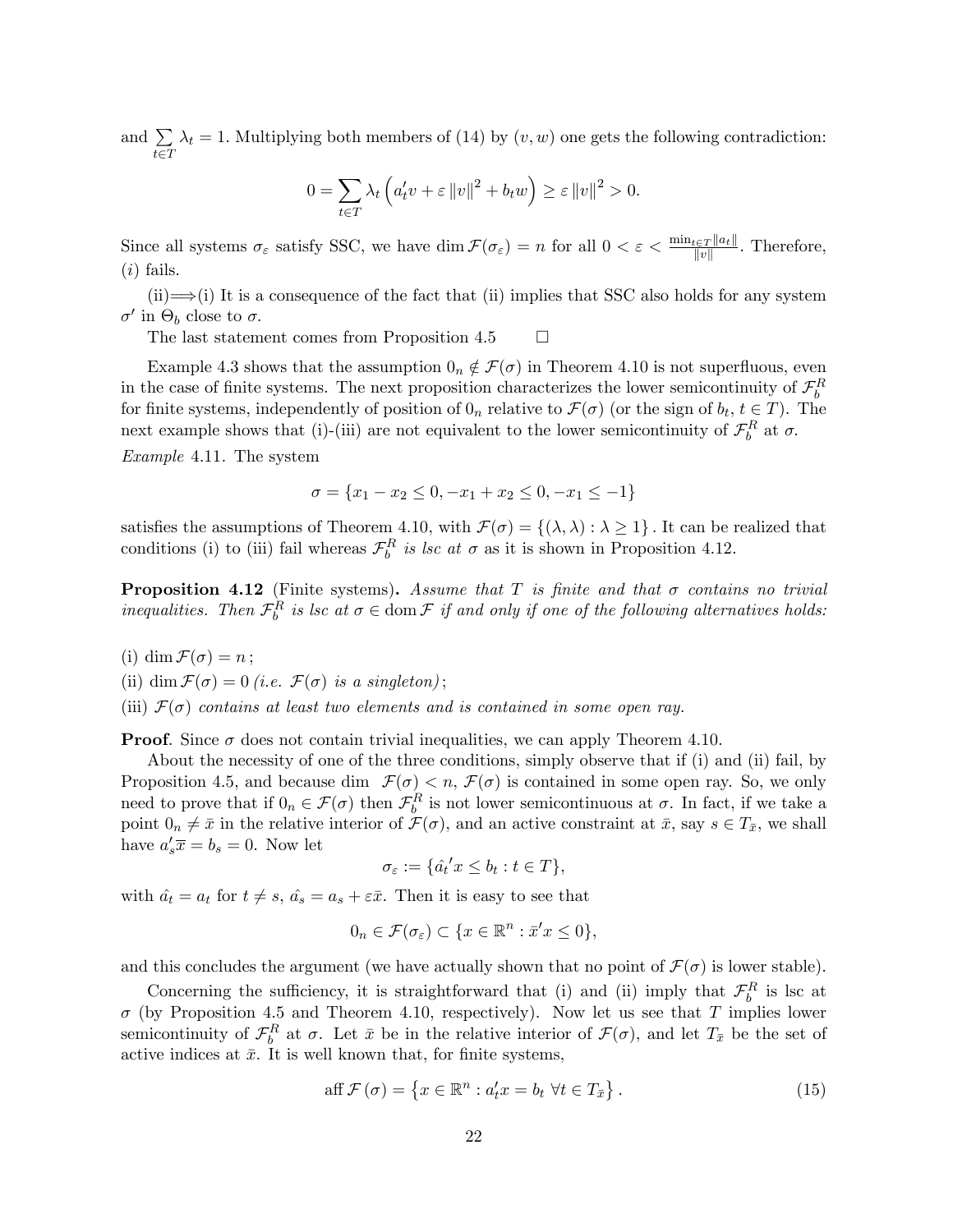Take  $\eta > 0$  such that  $a'_t \bar{x} \leq b_t - 2\eta$  for all  $t \notin T_{\bar{x}}$ . Now let  $\varepsilon > 0$  be so small that for all  $x \in B(\bar{x}; \varepsilon)$  we have  $a_t^{\prime} x < b_t - \eta$  for all  $t \notin T_{\bar{x}}$ . On the other hand,

$$
t \in T_{\bar{x}} \Longrightarrow a_t' \bar{x} = b_t = 0.
$$

Moreover, as  $0_n \notin \mathcal{F}(\sigma)$ , there must exist  $t_0 \in T \backslash T_{\bar{x}}$  such that

$$
a'_{t_0}\bar{x} < b_{t_0} < 0.
$$

Now take any sequence  $\{\sigma_k\}$  such that

$$
\operatorname{dom} \mathcal{F} \ni \sigma_k := \{(a_t^k)' x \le b_t, \ t \in T\}
$$

and  $\sigma_k \to \sigma$ ; therefore  $a_t^k \to a_t$  for all  $t \in T$ . Moreover, if  $d(\sigma, \sigma_k) \leq \frac{\eta}{\sqrt{n}(\|\bar{x}\| + \varepsilon)}$  it can be verified that

$$
(akt)'x \le bt, for all  $x \in B(\bar{x}; \varepsilon)$  and all  $t \notin T_{\bar{x}}$ ;\n
$$
(16)
$$
$$

now let  $K_1$  be such that

$$
d(\sigma_k, \sigma) \le \frac{\eta}{\sqrt{n}(\|\bar{x}\| + \varepsilon)} \text{ for all } k \ge K_1.
$$
 (17)

**Obviously** 

$$
\emptyset \neq \mathcal{F}(\sigma_k) \subset \{x \in \mathbb{R}^n : (a_t^k)'x \leq 0, t \in T_{\bar{x}}; (a_{t_0}^k)'x \leq b_{t_0}\},\
$$

and take  $x_k$ ,  $k = 1, 2, \dots$ , such that

$$
(a_t^k)' x_k \le 0, \ t \in T_{\bar{x}}, \text{ and } (a_{t_0}^k)' x_k \le b_{t_0}.
$$
 (18)

Since  $b_{t_0} < 0, x_k \neq 0_n, k = 1, 2, ...,$  we can define

$$
z_k := \frac{\|\bar{x}\|}{\|x_k\|} x_k, \ k = 1, 2, \dots
$$

Obviously,

$$
(atk)'zk \le 0, for all  $t \in T_{\bar{x}}$  and all  $k$ . (19)
$$

Suppose that  $\{z_{k_r}\}_{r=1}^{\infty}$  is a subsequence converging to u. Taking limits in (19) for  $r \to \infty$  one gets

$$
a_t' u \le 0, \text{ for all } t \in T_{\bar{x}},\tag{20}
$$

and this entails

$$
a_t' u = 0, \text{ for all } t \in T_{\bar{x}}, \tag{21}
$$

because if  $\overline{u}$  is a solution of the system in (20) and there exists  $t_1 \in T_{\overline{x}}$  such that  $a'_{t_1} \overline{u} < 0$ , for  $\varepsilon > 0$  small enough we shall have

$$
\overline{x} + \varepsilon \overline{u} \in \mathcal{F}(\sigma) \backslash \text{ aff } \mathcal{F}(\sigma),
$$

and this is impossible by (15).

We see that (21) entails  $u = \lambda \bar{x}$  for some  $\lambda \in \mathbb{R}$ , but  $||u|| = ||\bar{x}||$  implies now that  $|\lambda| = 1$ , *i.e.*,  $u = \bar{x}$ . In fact, we cannot have  $\lambda = -1$  because in this case (18) would yield the following contradiction

$$
0 \ge \lim_{r \to \infty} (a_{t_0}^{k_r})' z_{k_r} = a_{t_0}' u = -a_{t_0}' \bar{x} > -b_{t_0} > 0.
$$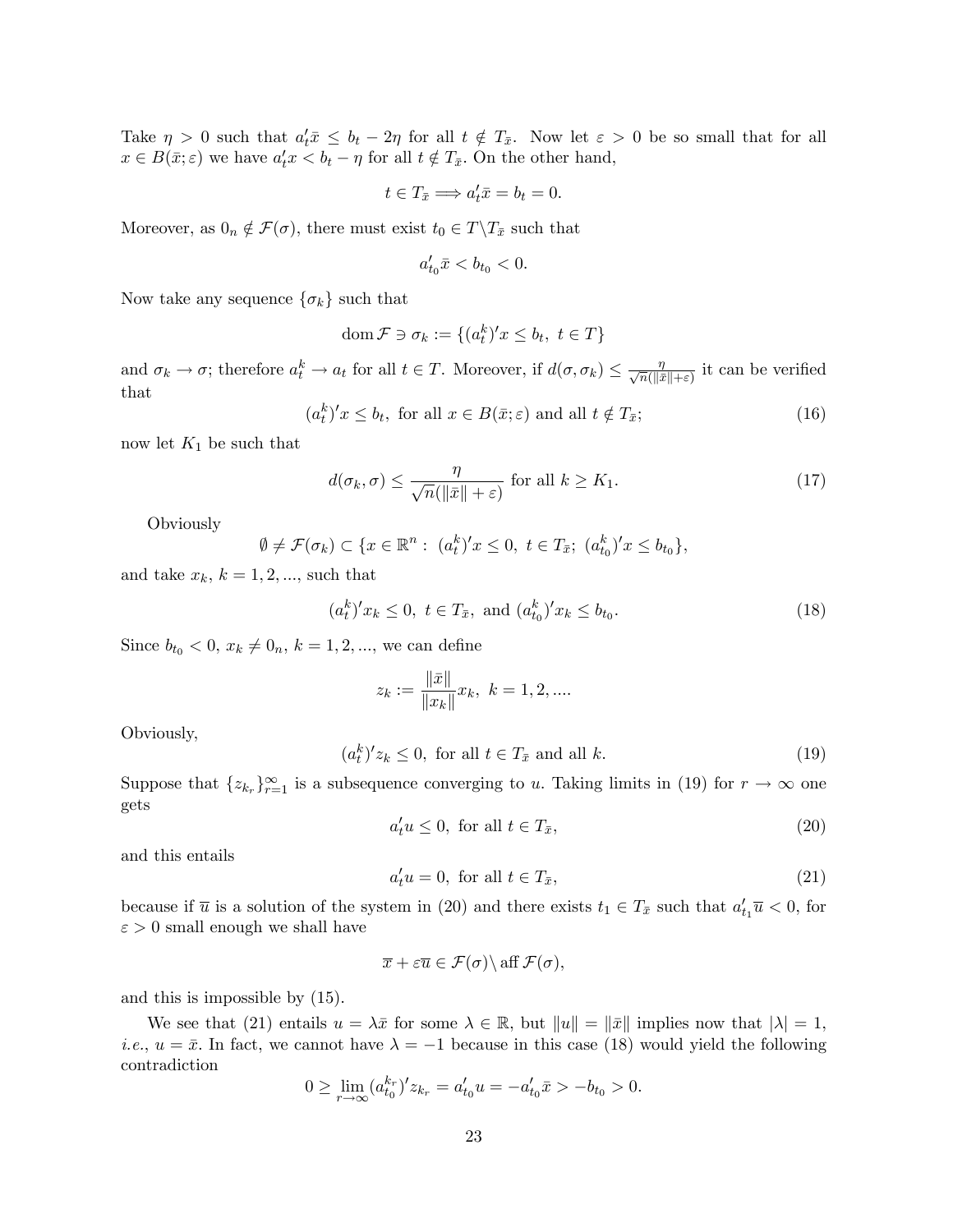As every converging subsequence of  $\{z_k\}$  converges to  $\bar{x}$ , we conclude that

$$
\lim_{k \to \infty} z_k = \bar{x},
$$

and there will exist  $K_0 \geq K_1$  such that

$$
z_k \in B(\bar{x}; \varepsilon)
$$
, for all  $k \ge K_0$ .

Since we have chosen  $K_0 \geq K_1$ , (16) and (17) yield

$$
z_k \in \mathcal{F}(\sigma_k)
$$
, for all  $k \ge K_0$ ,

and we have actually shown that every point of  $\mathcal{F}(\sigma)$  is lower stable.  $\Box$ 

The above result has potential applications in the study of stability of the zero-sum games. This will be investigated in a future work.

Acknowledgement. The authors of this paper have exchanged visits during the preparation of this work. In each case the guest author wishes to acknowledge the host department for hospitality.

## References

- [1] Cánovas, M.J., Gómez-Senent, F.J., Parra, J.: Regularity modulus of arbitrarily perturbed linear inequality systems, *J. Math. Anal. Appl.* **343** (2008), 315-327.
- [2] Cánovas, M.J., López, M.A., Parra, J., Toledo, J.: Distance to ill-posedness and the consistency value of linear semi-infinite inequality systems, *Math. Program.* **103A** (2005), 95-126.
- [3] Daniilidis, A., Pang, C.-H. J.: Continuity and differentiability of set-valued maps revisited in the light of tame geometry, J. London Math. Soc. 83 (2011), 637–658.
- [4] Dontchev, A.L., Lewis, A.S., Rockafellar, R.T.: The radius of metric regularity, Trans. Amer. Math. Soc., **355** (2003), 493-517.
- [5] Goberna, M.A., Larriqueta, M., Vera de Serio, V.N.: On the stability of the boundary of the feasible set in linear optimization. Set-Valued Anal. 11 (2003), 203-223.
- [6] Goberna, M.A., López, M.A.: *Linear Semi-Infinite Optimization*, Wiley, Chichester, England, 1998.
- [7] Goberna, M.A., López, M.A., Todorov, M.I.: Stability theory for linear inequality systems. SIAM J. Matrix Anal. Appl. 17 (1996), 730-743.
- [8] Henrion, R., Klatte, D.: Metric regularity of the feasible set mapping in semi-infinite optimization, Appl. Math. Optim. 30 (1994), 103-109.
- [9] Ioffe, A.D.: Metric regularity and subdifferential calculus, Uspekhi Mat. Nauk  $55$ , no. 3  $(333), 103-162;$  English translation *Math. Surveys* 55 (2000), 501–558.